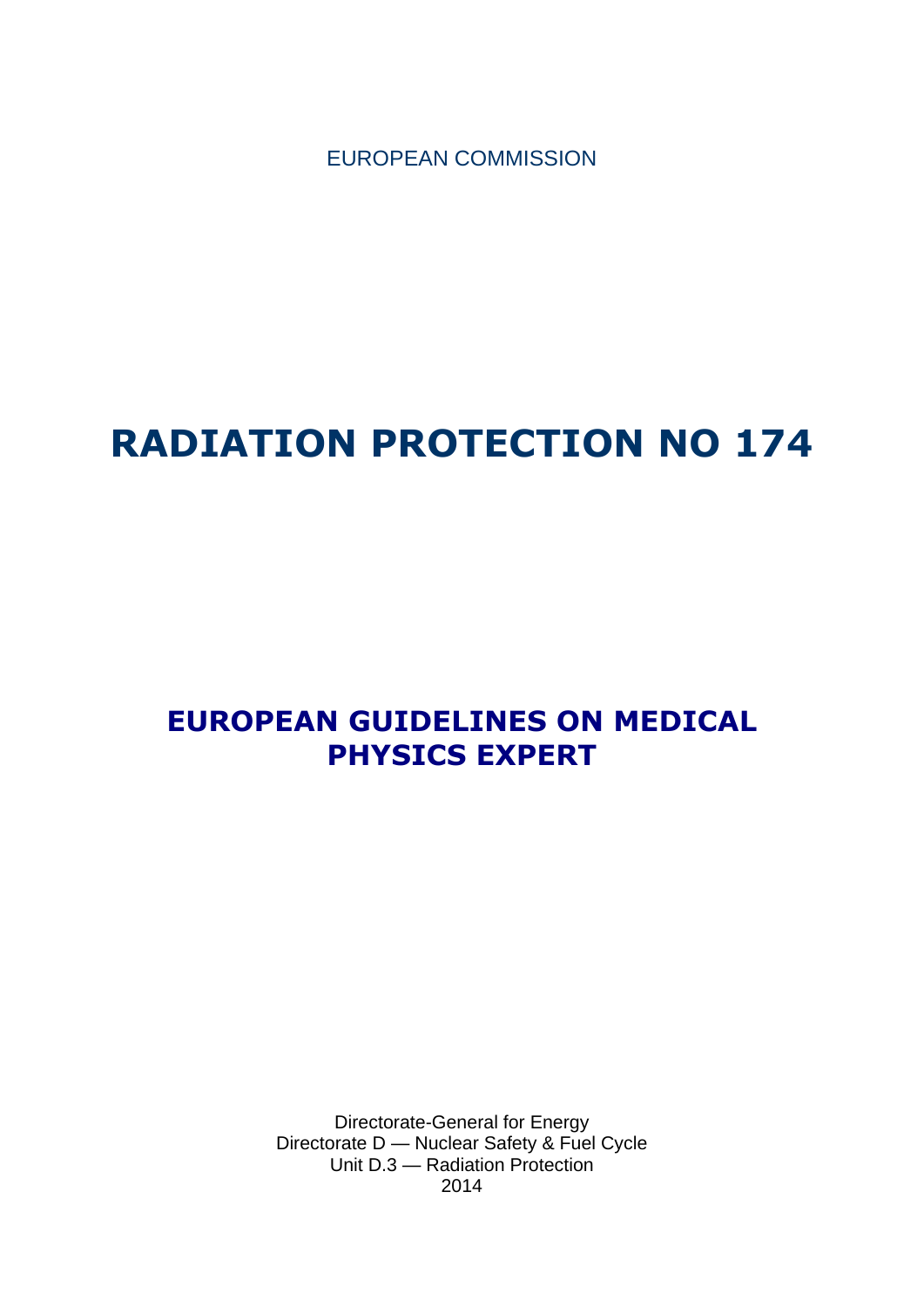These "European Guidelines on Medical Physics Expert" have been prepared in the context of the EC project "Guidelines on Medical Physics Expert", financed by the EC (Contract TREN/ 09 /NUCL /SI2.549828). The report was prepared by a consortium led by the European Federation of Organizations for Medical Physics (EFOMP) and represents the author's views on the subject matter. These views have not been adopted or in any way approved by the Commission and should not be relied upon as a statement of the Commission's views. The European Commission does not guarantee the accuracy of the data included in this report, nor does it accept responsibility for any use made thereof.

Core team responsible of elaborating present document:

- E. Guibelalde
- S. Christofides
- C. J. Caruana
- S. Evans
- W. van der Putten

#### *Europe Direct is a service to help you find answers to your questions about the European Union*

#### **Freephone number (\*): 00 800 6 7 8 9 10 11**

[\(\\*\)](http://europa.eu.int/citizensrights/signpost/about/index_en.htm#note1#note1) Certain mobile telephone operators do not allow access to 00 800 numbers or these calls may be billed.

More information on the European Union is available on the Internet (http://europa.eu).

Luxembourg: Publications Office of the European Union, 2014

ISBN 978-92-79-35786-2 doi: 10.2833/18393

© European Union, 2014 Reproduction is authorised provided the source is acknowledged.

*Printed in Luxembourg*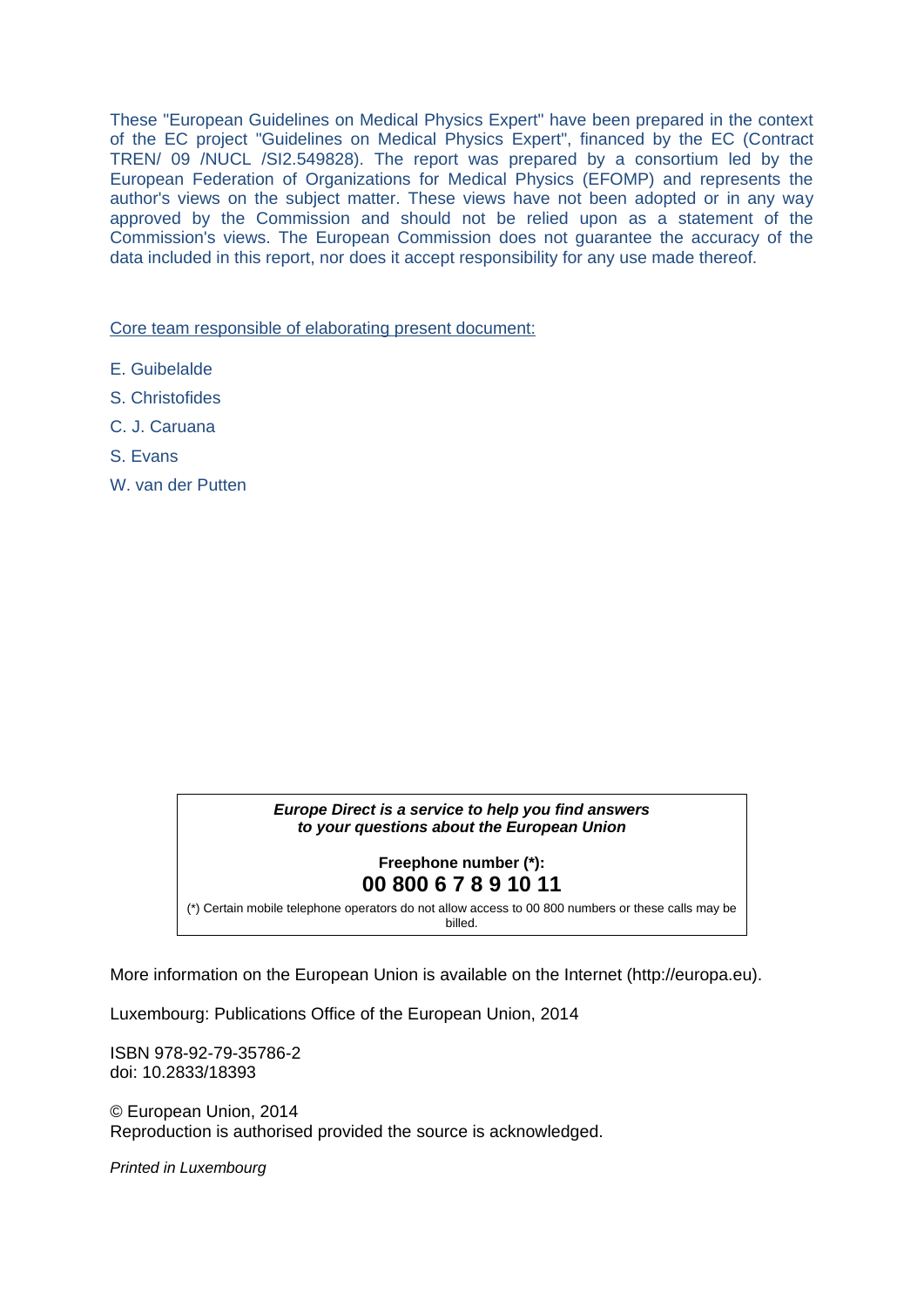Luxembourg, February 2014

<span id="page-2-0"></span>Physics has significantly contributed to advances in medicine, especially through the development of radiation-based medical diagnosis and treatment in the past hundred years. During this period medical physics has been established as a clinical specialty dealing with, *inter alia*, important aspects of medical uses of radiation and contributing to patient safety and quality of care. The past few decades have brought another physics-based revolution in medicine, through huge advances in medical imaging. As a result of these advances, the role of the medical physicist in clinical environment has become more important than ever.

European legislation acknowledged the importance of physics in radiation protection of patients in the 1980s by requiring a "qualified expert in radiophysics" to be available to "sophisticated departments of radiotherapy and nuclear medicine". In the 1990s the term "medical physics expert" (MPE) was introduced and the involvement of MPEs was foreseen also in "other radiological practices". The most recent revision of the European basic legislation for radiation protection (Council Directive 2013/59/Euratom) considerably strengthened and expanded the MPE's role in patient radiation safety.

Recent developments in medical imaging and changes in regulatory requirements have highlighted the difficulties encountered by some EU Member States regarding the availability of suitably qualified MPEs. This report is intended to provide guidelines to Member States, national authorities, hospitals and other interested parties on the role of the MPE in a clinical environment, their qualification framework, recognition arrangements and staffing levels. The MPE European Guidelines have been developed by a team in which the European Federation of Organizations for Medical Physics (EFOMP) played a key role and which consulted a wide range of other stakeholders. The Guidelines' implementation by European countries is expected to facilitate mutual recognition and the free movement of MPEs within the EU's borders.

The Group of Experts (GoE) established under Article 31 of the Euratom Treaty has recommended the publication of this report in the Commission's Radiation Protection series of publications.. The MPE European Guidelines were reviewed and agreed by the GoE's Working Party on Medical Exposures (WP MED); however, the technical Annexes to the report have not been subject to the same level of scrutiny and represent rather the opinion of the authors.

Ivo Alehno Head of Radiation Protection Unit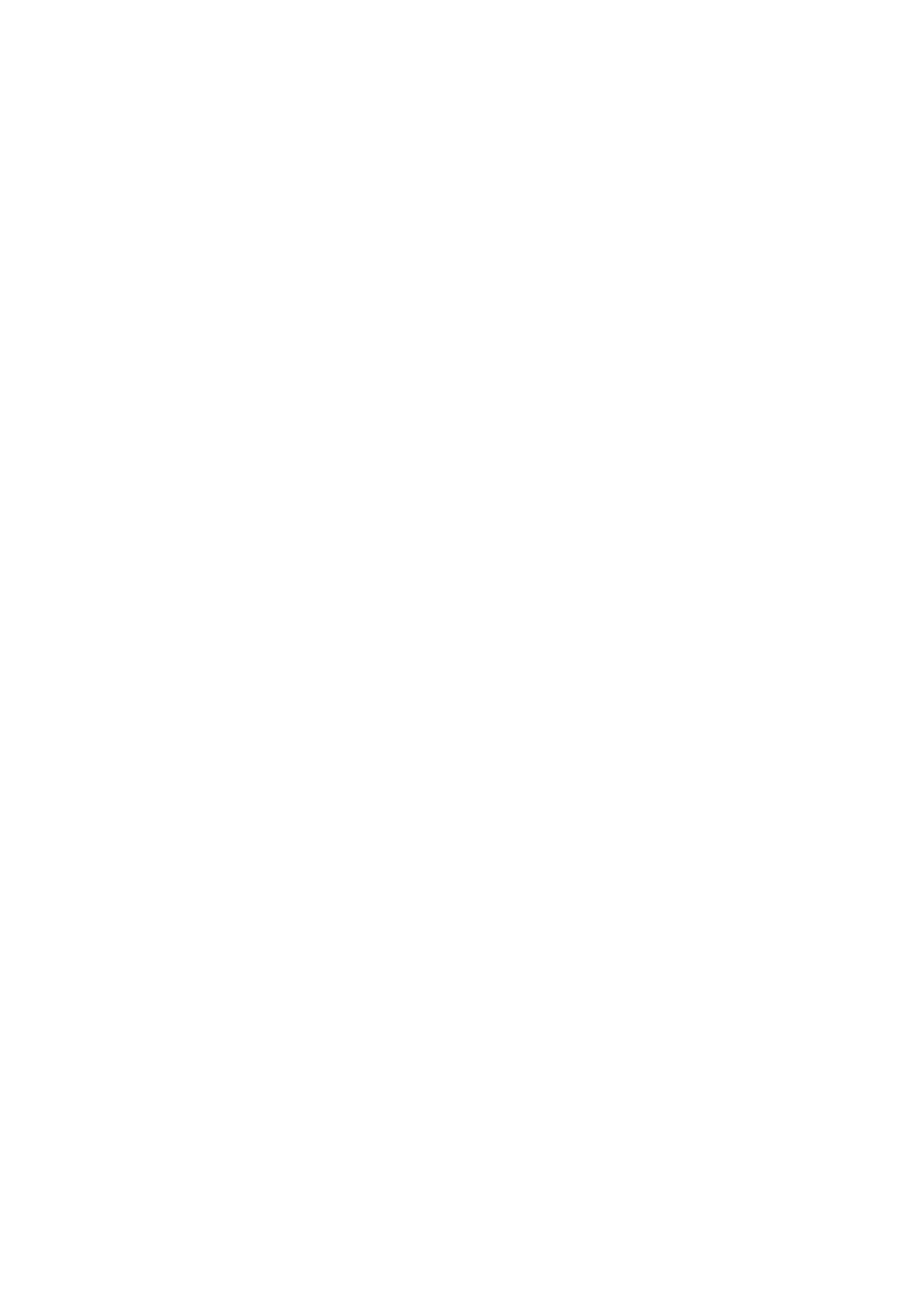### <span id="page-4-0"></span>**CONTENTS**

| 1.             |                                                                       |  |
|----------------|-----------------------------------------------------------------------|--|
| 1.1            |                                                                       |  |
| 1.2            |                                                                       |  |
| $\overline{2}$ | THE ROLE OF THE MEDICAL PHYSICS EXPERT (MPE)  11                      |  |
| 2.1            | Role of the MPE in the revised Basic Safety Standard (revised BSS) 11 |  |
| 2.2            |                                                                       |  |
| 2.3            |                                                                       |  |
| 2.4            |                                                                       |  |
| 3              | <b>QUALIFICATION AND CURRICULUM FRAMEWORKS FOR THE MPE IN</b>         |  |
|                |                                                                       |  |
| 3.1            |                                                                       |  |
| 3.2            |                                                                       |  |
| 3.3            |                                                                       |  |
| 4              |                                                                       |  |
| 4.1            |                                                                       |  |
| 4.2            |                                                                       |  |
| 5              | MEDICAL PHYSICS EXPERT STAFFING LEVELS IN EUROPE  25                  |  |
| 5.1            |                                                                       |  |
| 5.2            |                                                                       |  |
|                |                                                                       |  |
|                |                                                                       |  |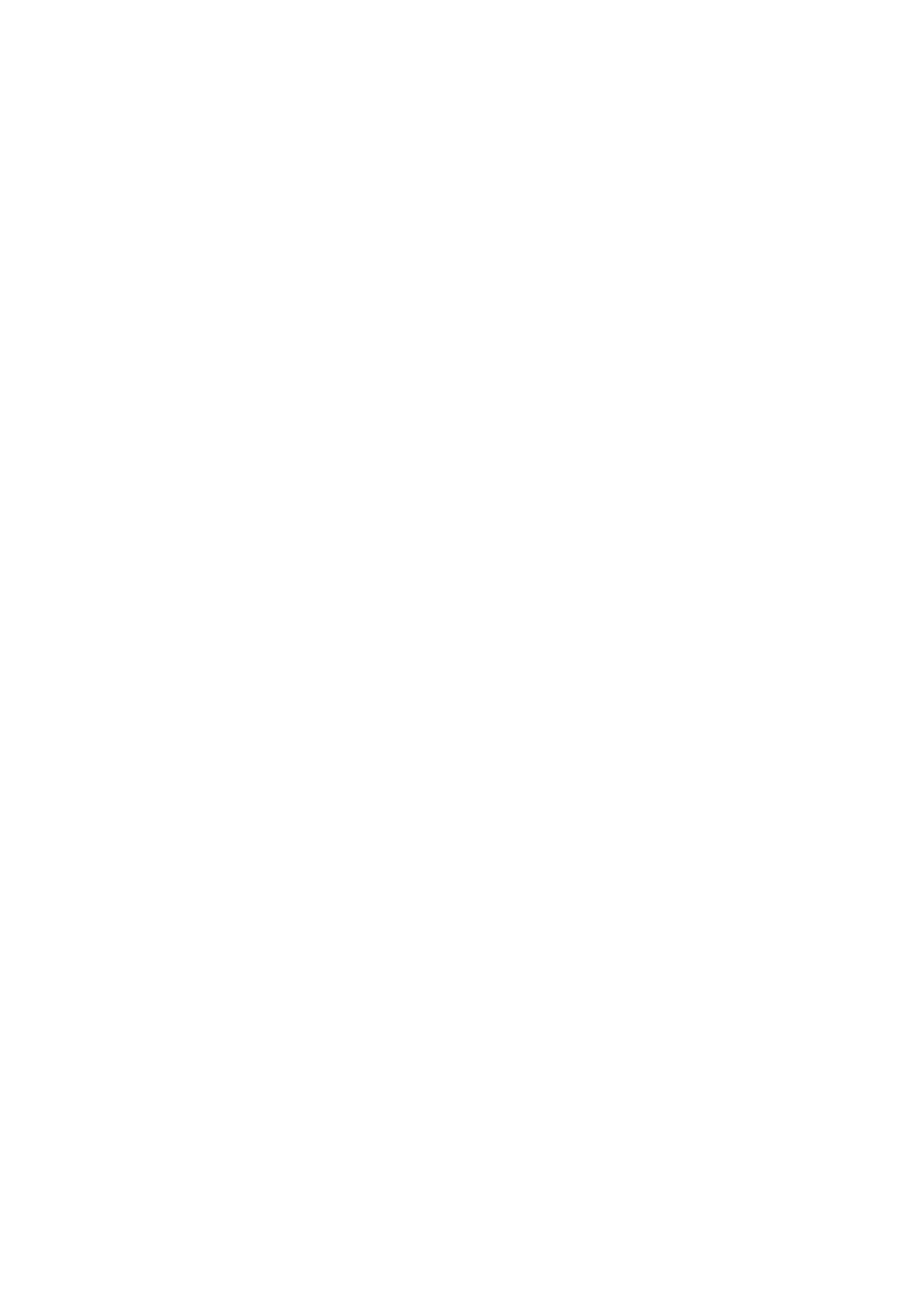### <span id="page-6-0"></span>**LIST OF ABBREVIATIONS**

| AAPM<br><b>BSS</b><br><b>CPD</b> | American Association of Physicists in Medicine<br>Euratom Basic Safety Standards (Council Directive 2013/59/Euratom)<br><b>Continuing Professional Development</b>                                                |
|----------------------------------|-------------------------------------------------------------------------------------------------------------------------------------------------------------------------------------------------------------------|
| <b>CR</b>                        | <b>Computed Radiography</b>                                                                                                                                                                                       |
| СT                               | <b>Computed Tomography</b>                                                                                                                                                                                        |
| <b>DDR</b>                       |                                                                                                                                                                                                                   |
|                                  | Direct Digital Radiography                                                                                                                                                                                        |
| <b>DGMP</b>                      | Deutsche Gesellschaft für Medizinische Physik                                                                                                                                                                     |
| <b>DR</b>                        | Diagnostic Radiology                                                                                                                                                                                              |
| D&IR                             | Diagnostic and Interventional Radiology (in this document 'interventional' refers to all<br>interventional procedures including those undertaken outside the Diagnostic<br>Radiology department e.g., Cardiology) |
| EANM                             | European Association of Nuclear Medicine                                                                                                                                                                          |
| EC                               | European Commission                                                                                                                                                                                               |
| <b>ECTS</b>                      | European Credit Transfer System                                                                                                                                                                                   |
| <b>EFOMP</b>                     | European Federation of Organisations for Medical Physics                                                                                                                                                          |
| <b>EHEA</b>                      | European Higher Education Area                                                                                                                                                                                    |
| EQF                              | <b>European Qualification Framework</b>                                                                                                                                                                           |
| <b>ESR</b>                       | European Society of Radiology                                                                                                                                                                                     |
| <b>ESTRO</b>                     | European Society for Therapeutic Radiology and Oncology                                                                                                                                                           |
| EU                               | European Union                                                                                                                                                                                                    |
| <b>FTE</b>                       | <b>Full Time Equivalent</b>                                                                                                                                                                                       |
| <b>HTA</b>                       | <b>Health Technology Assessment</b>                                                                                                                                                                               |
| <b>IAEA</b>                      | International Atomic Energy Agency                                                                                                                                                                                |
| <b>ICRP</b>                      | International Commission on Radiological Protection                                                                                                                                                               |
| <b>IMRT</b>                      | <b>Intensity-Modulated Radiation Therapy</b>                                                                                                                                                                      |
| <b>IOMP</b>                      | International Organisation for Medical Physics                                                                                                                                                                    |
| <b>IPEM</b>                      | Institute of Physics and Engineering in Medicine                                                                                                                                                                  |
| IR                               | Interventional Radiology                                                                                                                                                                                          |
| <b>ISTISAN</b>                   | Istituto Superiore di Sanità                                                                                                                                                                                      |
| <b>KSC</b>                       | Knowledge, Skills and Competences                                                                                                                                                                                 |
| LO                               | Learning Outcome                                                                                                                                                                                                  |
| <b>MED</b>                       | Medical Exposure Directive (Council Directive 97/43/Euratom)                                                                                                                                                      |
| MP                               | <b>Medical Physicist</b>                                                                                                                                                                                          |
| <b>MPE</b>                       | <b>Medical Physics Expert</b>                                                                                                                                                                                     |
| <b>MPS</b>                       | <b>Medical Physics Service</b>                                                                                                                                                                                    |
| ΝM                               | Nuclear Medicine                                                                                                                                                                                                  |
| <b>PET</b>                       | Positron Emission Tomography                                                                                                                                                                                      |
| QA                               | <b>Quality Assurance</b>                                                                                                                                                                                          |
| R&D                              | Research & Development                                                                                                                                                                                            |
| RO                               | <b>Radiation Oncology</b>                                                                                                                                                                                         |
| RP                               | <b>Radiation Protection</b>                                                                                                                                                                                       |
| <b>RPA</b>                       | <b>Radiation Protection Adviser</b>                                                                                                                                                                               |
| <b>RPE</b>                       | <b>Radiation Protection Expert</b>                                                                                                                                                                                |
| <b>RT</b>                        | Radiotherapy                                                                                                                                                                                                      |
| R&D                              | Research and Development                                                                                                                                                                                          |
| <b>SABR</b>                      | Stereotactic Ablative Radiotherapy                                                                                                                                                                                |
| <b>SBRT</b>                      | Stereotactic Body Radiotherapy                                                                                                                                                                                    |
| <b>SEFM</b>                      | Sociedad Española de Física Médica                                                                                                                                                                                |
| <b>SPECT</b>                     | Single-Photon Emission Computed Tomography                                                                                                                                                                        |
|                                  |                                                                                                                                                                                                                   |
| <b>UCM</b><br><b>UK</b>          | University Complutense of Madrid                                                                                                                                                                                  |
| <b>UNSCEAR</b>                   | United Kingdom<br>United Nations Scientific Committee on the Effects of Atomic Radiation                                                                                                                          |
| <b>WHO</b>                       |                                                                                                                                                                                                                   |
| <b>WTE</b>                       | World Health Organisation                                                                                                                                                                                         |
|                                  | Whole-Time-Equivalent                                                                                                                                                                                             |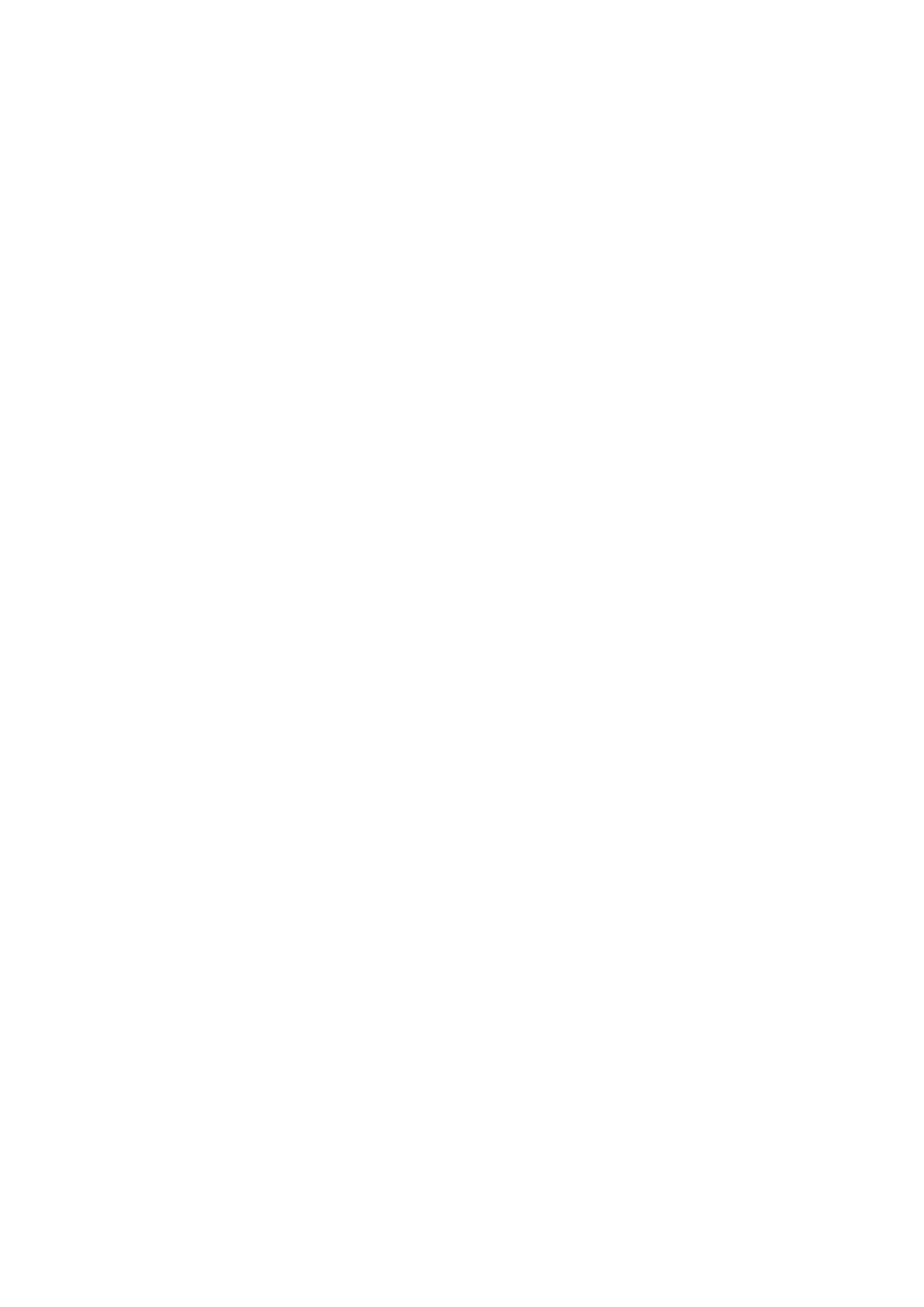### <span id="page-8-0"></span>**1 INTRODUCTION**

#### <span id="page-8-1"></span>**1.1 Background**

Council Directive 97/43/Euratom (Medical Exposures Directive, MED) (Council of the European Union, 1997) defines the Medical Physics Expert (MPE) as "an expert in radiation physics or radiation technology applied to exposure, within the scope of this Directive, whose training and competence to act is recognized by the competent authorities; and who, as appropriate, acts or gives advice on patient dosimetry, on the development and use of complex techniques and equipment, on optimization, on quality assurance, including quality control, and on other matters relating to radiation protection, concerning exposure within the scope of this Directive".

Article 6.3 of MED requires that the MPE be closely involved in radiotherapeutic practices, be available in nuclear medicine practices and be involved, as appropriate, in other radiological practices, for consultation and giving advice on radiation protection issues including optimisation of protection, patient dosimetry, QA, etc.

Article 7.1 of MED requires Member States to ensure that MPEs have adequate theoretical and practical training for the purpose of radiological practices, as well as relevant competence in radiation protection. For this purpose Member States shall ensure that appropriate curricula are established and shall recognise the corresponding diplomas, certificates or formal qualifications.

The European Commission (EC) is aware of the present situation in many Member States, where there is an insufficient number of adequately trained MPEs to address the needs of medical procedures applying ionising radiation; this situation is especially startling in today's context of constantly growing use of higher-dose medical equipment (e.g. CT, PET). One possible solution to address this situation and bring forward the effective implementation of EU legislation and initiatives is to support the harmonisation of MPE education in the Member States, aiming at easier mutual recognition and improved mobility of these professionals. For this purpose, in 2010, the EC launched a 2-year project on the MPE to provide for improved implementation of the MED and to facilitate the harmonisation of the MPE among the Member States aiming at their cross-border mobility. This project has been supervised by the Working Party on Medical Exposure (WP MED) established by the Group of Experts referred to in Article 31 of the Euratom Treaty.

The project included the following tasks, eventually assigned to the Consortium led by the Complutense University of Madrid<sup>1</sup>

- 1. an EU-wide study on the status and the legal and practical arrangements in the Member States regarding the training, education and recognition of the MPE (European Commission Project, 2012),
- 2. organisation of a European Workshop on the MPE (European Commission Workshop, 2012),
- 3. development of a European Guidance document on the MPE containing appropriate recommendations on:
	- a. harmonising education, training and recognition requirements for the MPE in the European Union within the existing EU legislative network and

<sup>1</sup> 1 [http://portal.ucm.es/web/medical-physics-expert-project](file://net1.cec.eu.int/ENER/D/3/Activity/Publications/RP174-MPE%20Guildelines/%09http:/portal.ucm.es/web/medical-physics-expert-project)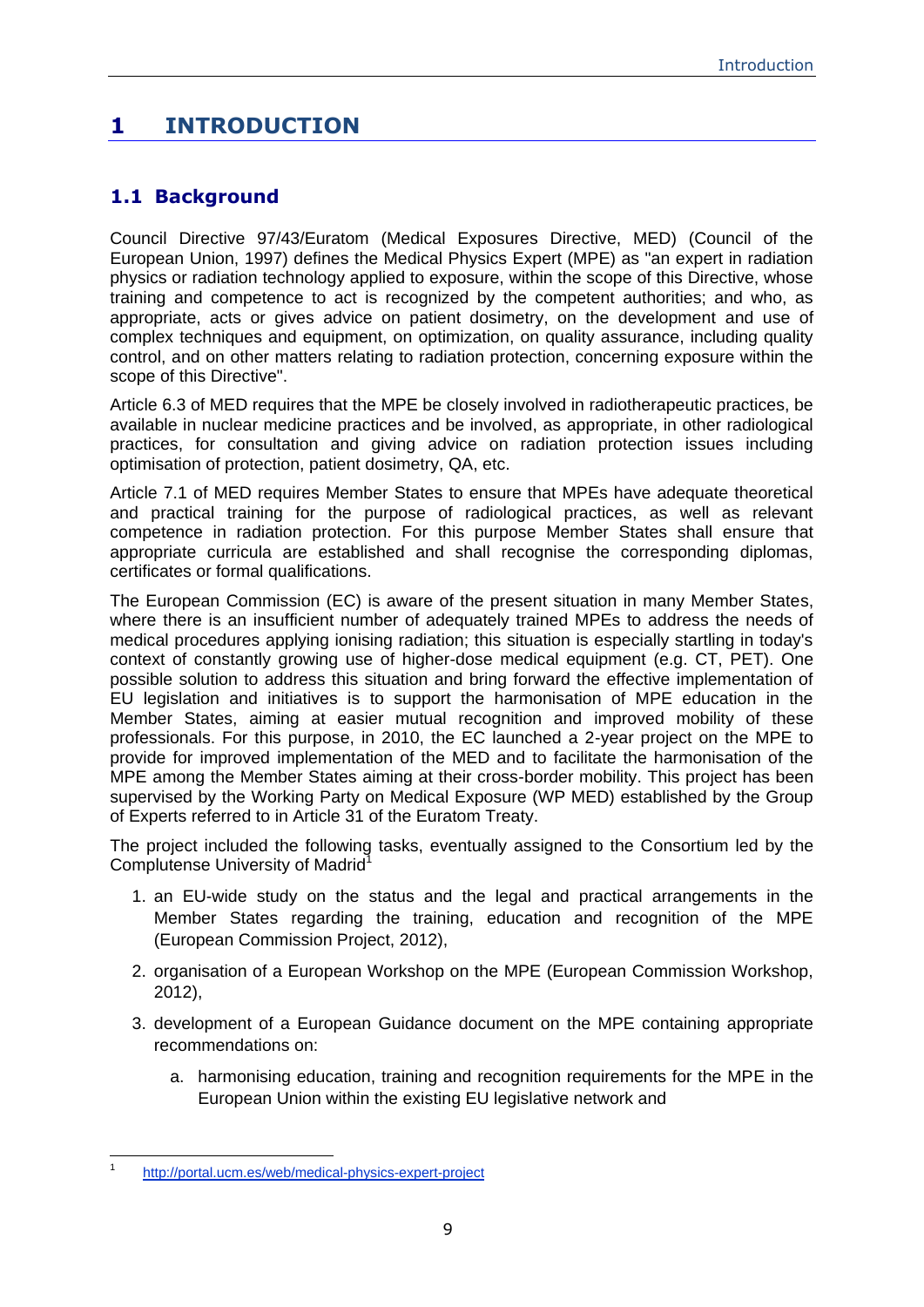b. MPE staffing levels necessary to ensure adequate radiation protection of patients, depending on the size and type of the radiological practice.

Soon after the publication of the 2007 Recommendations of the International Commission on Radiological Protection (ICRP, 2007) the EC launched a revision of the Euratom Basic Safety Standards Directive. This also involves a simplification of the Community legislation on radiation protection by integrating five current Euratom Directives<sup>2</sup>, the Medical Exposure Directive (MED) included, into a single revised Euratom Basic Safety Standards Directive (BSS). The Council of the European Union has adopted the revised BSS on 5 December 2013 (Council of the European Union, 2013).

The revised BSS defines the roles and responsibilities of experts who should be involved in ensuring that technical and practical aspects of radiation protection are managed with a high level of competence. It defines the role of the Radiation Protection Expert (RPE) and the Medical Physics Expert (MPE). The requirements for information, training and education are also addressed and strengthened in a specific title in order to highlight the importance of education and training in radiation protection.

#### <span id="page-9-0"></span>**1.2 Purpose and scope**

The purpose of this European Guidance on Medical Physics Expert (MPE) is to provide for improved implementation of the Medical Exposure Directive and revised BSS provisions related to the MPE and to facilitate the harmonisation of the education and training of medical physicists to MPE level among the Member States aiming at an improvement in cross-border mobility.

This European Guidance contains appropriate recommendations on harmonising education, training and recognition requirements for MPEs in the European Union within the existing EU legislative framework. It makes recommendations for the most appropriate education and training structure, based on the European Higher Education Area and on the European Qualifications Framework for Lifelong Learning (European Parliament and Council of the European Union, 2008), to achieve the defined required professional competences. It proposes detailed syllabuses for the education and training of MPEs. The Guidance also contains recommendations on the MPE staffing levels -depending on the size and type of the radiological practice-necessary to ensure adequate radiation protection of patients. It also includes radiation protection of staff when impacting medical exposure.

 $\frac{1}{2}$ 

<sup>–</sup> Council Directive 96/29/ Euratom of 13 May 1996, laying down basic safety standards for the protection of the health of workers and the general public against the dangers arising from ionising radiation,

<sup>–</sup> Council Directive 97/43/Euratom of 30 June 1997 on health protection of individuals against the dangers of ionising radiation in relation to medical exposure,

<sup>–</sup> Council Directive 89/618/Euratom of 27 November 1989 on informing the general public about health protection measures to be applied and steps to be taken in the event of a radiological emergency,

<sup>–</sup> Council Directive 90/641/Euratom of 4 December 1990 on the operational protection of outside workers exposed to the risk of ionising radiation during their activities in controlled areas,

<sup>–</sup> Council Directive 2003/122/Euratom of 22 December 2003 on the control of high-activity sealed radioactive sources and orphan sources.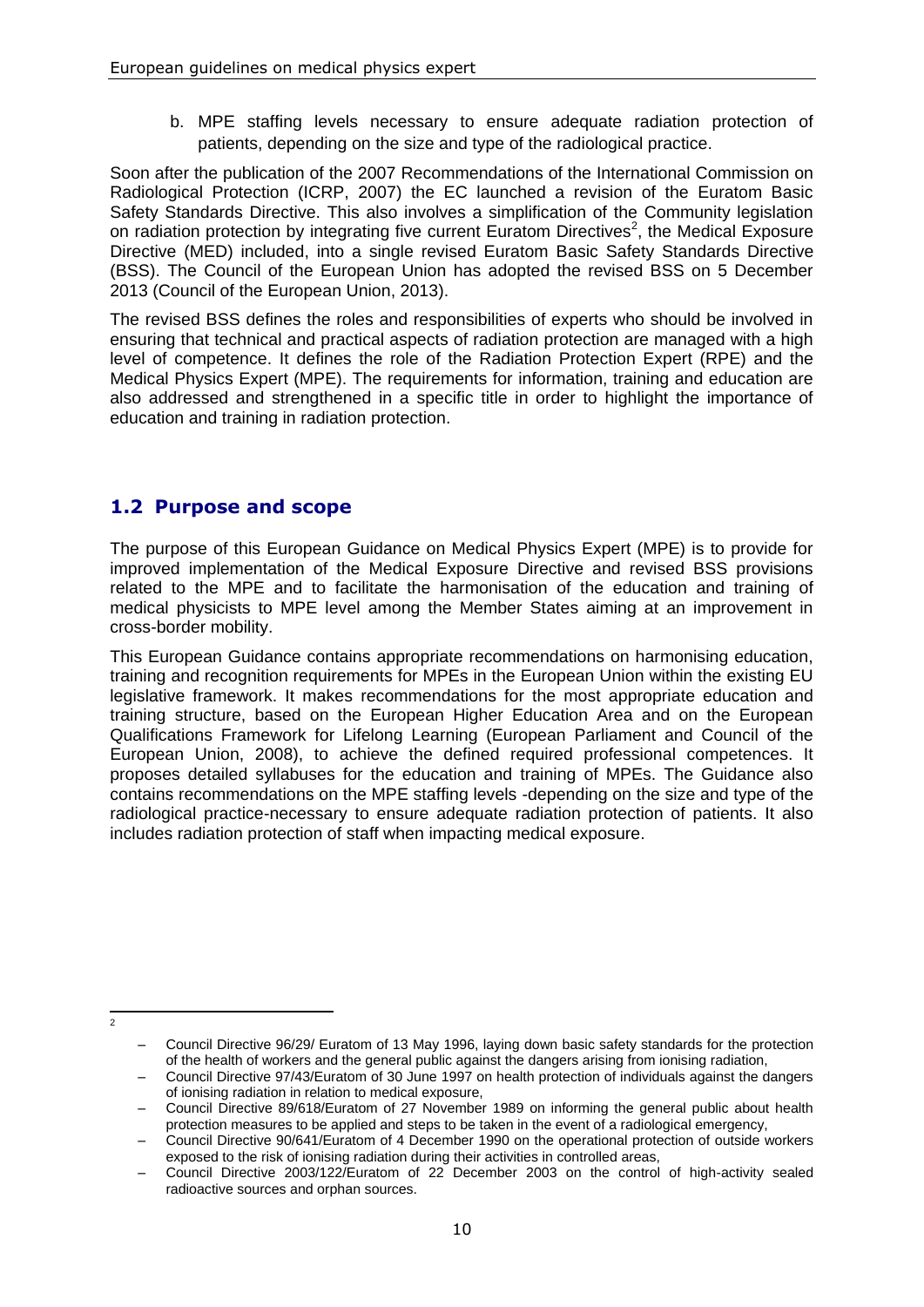### <span id="page-10-0"></span>**2 THE ROLE OF THE MEDICAL PHYSICS EXPERT (MPE)**

#### <span id="page-10-1"></span>**2.1 Role of the MPE in the revised Basic Safety Standard (revised BSS)**

Medical Physics Experts are defined and their roles are specified in the revised BSS. The more pertinent articles are:

#### Article 4: Definitions

(49) "medical physics expert" means an individual or, if provided for in national legislation, a group of individuals<sup>3</sup>, having the knowledge, training and experience to act or give advice on matters relating to radiation physics applied to medical exposure, whose competence in this respect is recognised by the competent authority;

#### Article 14: General responsibilities for the education, training and provision of information

2. Member States shall ensure that arrangements are made for the establishment of education, training and retraining to allow the recognition of radiation protection experts and medical physics experts …

#### Article 22: Practices involving the deliberate exposure of humans for non-medical imaging purposes

4(c) for procedures using medical radiological equipment

(i) relevant requirements identified for medical exposure as set out in Chapter VII are applied, including those for equipment, optimisation, responsibilities, training and special protection during pregnancy and the appropriate involvement of the medical physics expert;

#### Article 57: Responsibilities

1. Member States shall ensure that:

(b) the practitioner, the medical physics expert and those entitled to carry out practical aspects of medical radiological procedures are involved, as specified by Member States, in the optimisation process;

#### Article 58: Procedures

Member States shall ensure that:

(d) In medical radiological practices, a medical physics expert is appropriately involved, the level of involvement being commensurate with the radiological risk posed by the practice. In particular:

- (i) in radiotherapeutic practices other than standardised therapeutic nuclear medicine practices, a medical physics expert shall be closely involved;
- (ii) in standardised therapeutical nuclear medicine practices as well as in radiodiagnostic and Interventional radiology practices, involving high doses as referred to in point (c) of Article 61(1), a medical physics expert shall be involved;

 $\overline{\mathbf{a}}$ <sup>3</sup> Authors' note: By 'group of individuals' is meant a group of Medical Physics Professionals with at least one who has reached the status of MPE in each specialised area of radiation physics applied to medical exposure e.g., Diagnostic and Interventional Radiology or Radiation Oncology or Nuclear Medicine or a sub-speciality of these e.g., Brachytherapy, Nuclear Medicine therapy, Interventional Imaging in Cardiology as owing to the rapid expansion in medical technology it is becoming increasingly difficult for any single individual to be able to act or give advice in all areas of radiation physics applied to medical exposure.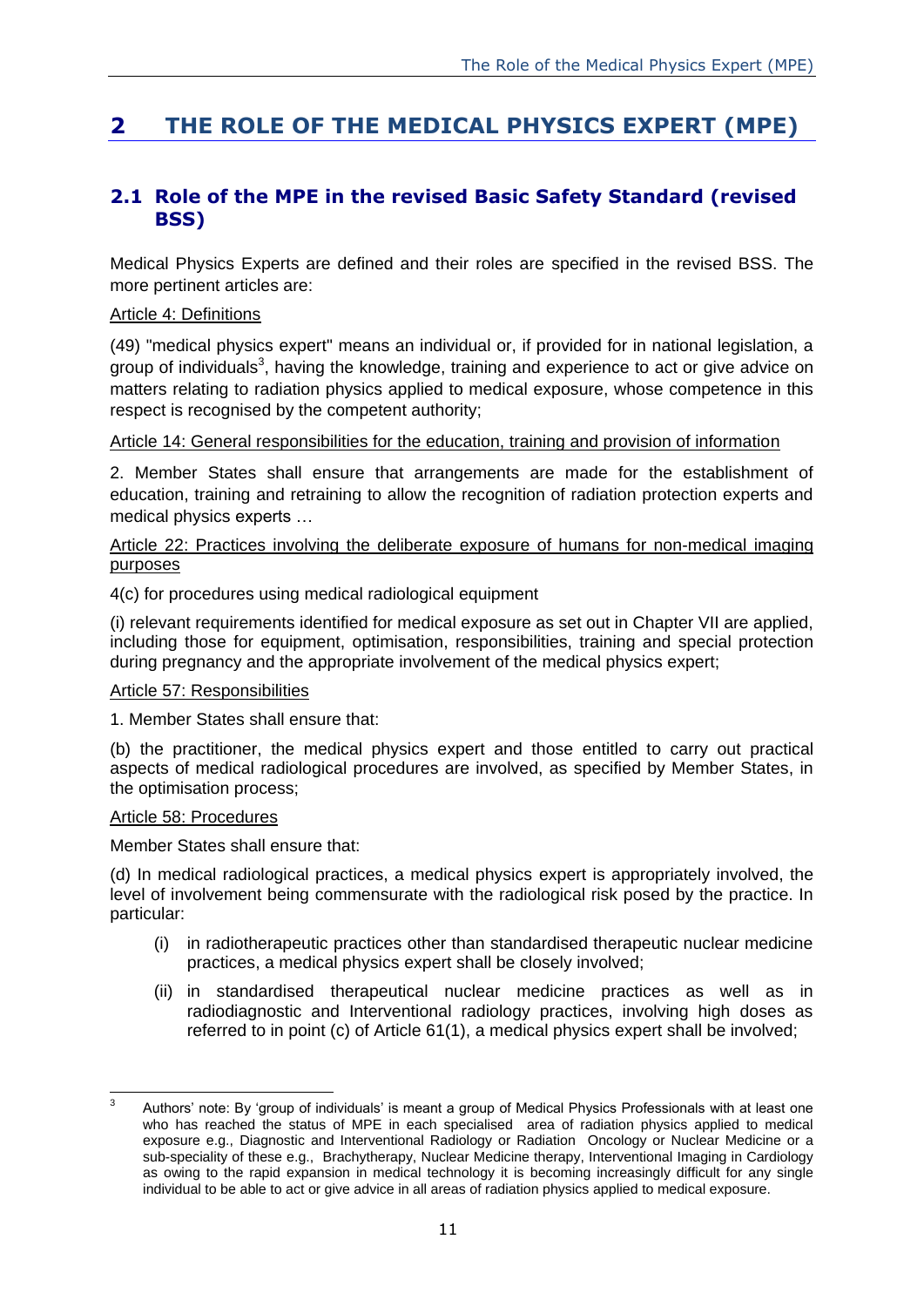(iii) for other medical radiological procedures, not covered by (i) and (ii), a medical physics expert shall be involved, as appropriate, for consultation and advice on matters relating to radiation protection concerning medical exposure.

#### Article 83: Medical physics expert

1. Member States shall require the medical physics expert to act or give specialist advice, as appropriate, on matters relating to radiation physics for implementing the requirements set out in Chapter VII and in point (c) of Article 22(4) of this Directive.

2. Member States shall ensure that depending on the medical radiological practice, the medical physics expert takes responsibility for dosimetry, including physical measurements for evaluation of the dose delivered to the patient and other individuals subject to medical exposure, give advice on medical radiological equipment, and contribute in particular to the following:

(a) optimisation of the radiation protection of patients and other individuals subjected to medical exposure, including the application and use of diagnostic reference levels;

(b) the definition and performance of quality assurance of the medical radiological equipment;

(c) acceptance testing of medical radiological equipment;

(d) the preparation of technical specifications for medical radiological equipment and installation design;

(e) the surveillance of the medical radiological installations;

(f) the analysis of events involving, or potentially involving, accidental or unintended medical exposures;

(g) the selection of equipment required to perform radiation protection measurements;

(h) the training of practitioners and other staff in relevant aspects of radiation protection;

3. The medical physics expert shall, where appropriate, liaise with the radiation protection expert.

#### <span id="page-11-0"></span>**2.2 Mission statement and key activities for MPEs**

In order to make the role more understandable to decision makers and management of healthcare institutions and provide direction for role holders a mission statement was formulated by the consortium based on the above articles of the revised BSS. The mission statement is the following:

*"Medical Physics Experts will contribute to maintaining and improving the quality, safety and cost-effectiveness of healthcare services through patient-oriented activities requiring expert action, involvement or advice regarding the specification, selection, acceptance testing, commissioning, quality assurance/control and optimised clinical use of medical radiological devices and regarding patient risks from associated ionising radiations including radiation protection, installation design and surveillance, and the prevention of unintended or accidental exposures<sup>4</sup> ; all activities will be based on current best evidence or own scientific research when the available evidence is not sufficient. The scope includes risks to volunteers in biomedical research, carers and comforters"* (Legido-Quigley H, McKee M, Nolte E, Glinos

<sup>1</sup> 4 This document concerns the medical use of *ionising* radiation; however, as the linking of non-ionising radiation devices to ionising radiation devices is on the increase (e.g., PET/MRI, SPECT/MRI), it is highly recommended that an MPE is appropriately knowledgeable regarding the medical use of such other physical agents.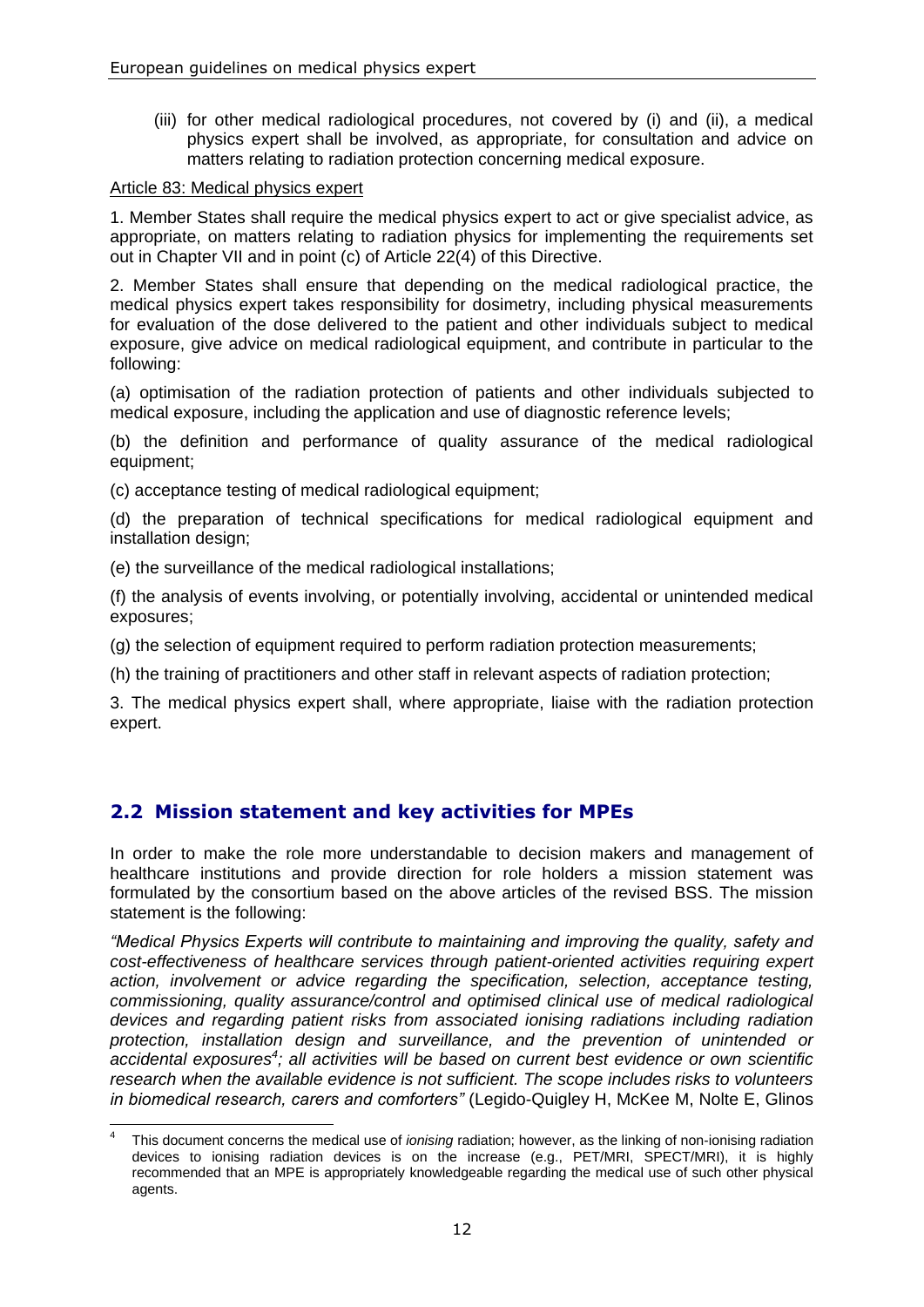IA, 2008) (European Commission. DG Health and Consumer Protection, 2005) (European Commission, 2007) (CPME, 2005) (Caruana CJ, 2011).

#### <span id="page-12-0"></span>**2.3 Areas of medicine involving the MPE**

MPEs are traditionally located in departments of diagnostic and interventional radiology (D&IR), nuclear medicine (NM) and radiation oncology/radiotherapy (RO). MPEs also provide services in other areas of medicine ranging from dentistry to cardiology and neurology.

#### <span id="page-12-1"></span>**2.4 Key activities of the MPE**

The mission of the MPE is expressed in many aspects of medical radiological practice. The consortium has identified and defined the key activities of MPEs. These are shown in Table 1:

| <b>Key Activity</b>                                                                                                                                                               | <b>Main Actions</b>                                                                                                                                                                                                                                                                                                                                                                                                                                                                                                                                                                                                                                                                                                      |
|-----------------------------------------------------------------------------------------------------------------------------------------------------------------------------------|--------------------------------------------------------------------------------------------------------------------------------------------------------------------------------------------------------------------------------------------------------------------------------------------------------------------------------------------------------------------------------------------------------------------------------------------------------------------------------------------------------------------------------------------------------------------------------------------------------------------------------------------------------------------------------------------------------------------------|
| Scientific problem<br>solving service                                                                                                                                             | Comprehensive problem solving service involving recognition of less than<br>optimal performance or optimised use of medical radiological devices,<br>identification and elimination of possible causes or misuse, and confirmation<br>that proposed solutions have restored device performance and use to<br>acceptable status. All activities are to be based on current best scientific<br>evidence or own research when the available evidence is not sufficient.                                                                                                                                                                                                                                                     |
| Dosimetry<br>measurements                                                                                                                                                         | Measurement and calculations of doses received by patients, volunteers in<br>biomedical research, carers, comforters and persons subjected to non-<br>medical imaging procedures using medical radiological equipment for the<br>purpose of supporting justification and optimisation processes; selection,<br>maintenance of dosimetry related instrumentation;<br>calibration<br>and<br>independent checking of dose related quantities provided by dose reporting<br>devices (including software devices); measurement of dose related quantities<br>required as inputs to dose reporting or estimating devices (including<br>software). Measurements to be based on current recommended techniques<br>and protocols. |
| Patient safety / risk<br>management<br>(including volunteers<br>in biomedical<br>research, carers,<br>comforters and<br>persons subjected to<br>non-medical imaging<br>exposures) | Surveillance of medical radiological devices and evaluation of clinical<br>protocols to ensure the on-going radiation protection of patients, volunteers in<br>biomedical research, carers, comforters and persons subjected to non-<br>medical imaging exposures from the deleterious effects of ionising radiations<br>in accordance with the latest published evidence or own research when the<br>available evidence is not sufficient. Includes optimisation, the development of<br>risk assessment protocols, including the analysis of events involving, or<br>potentially involving, accidental or unintended medical exposures and dose<br>audit.                                                               |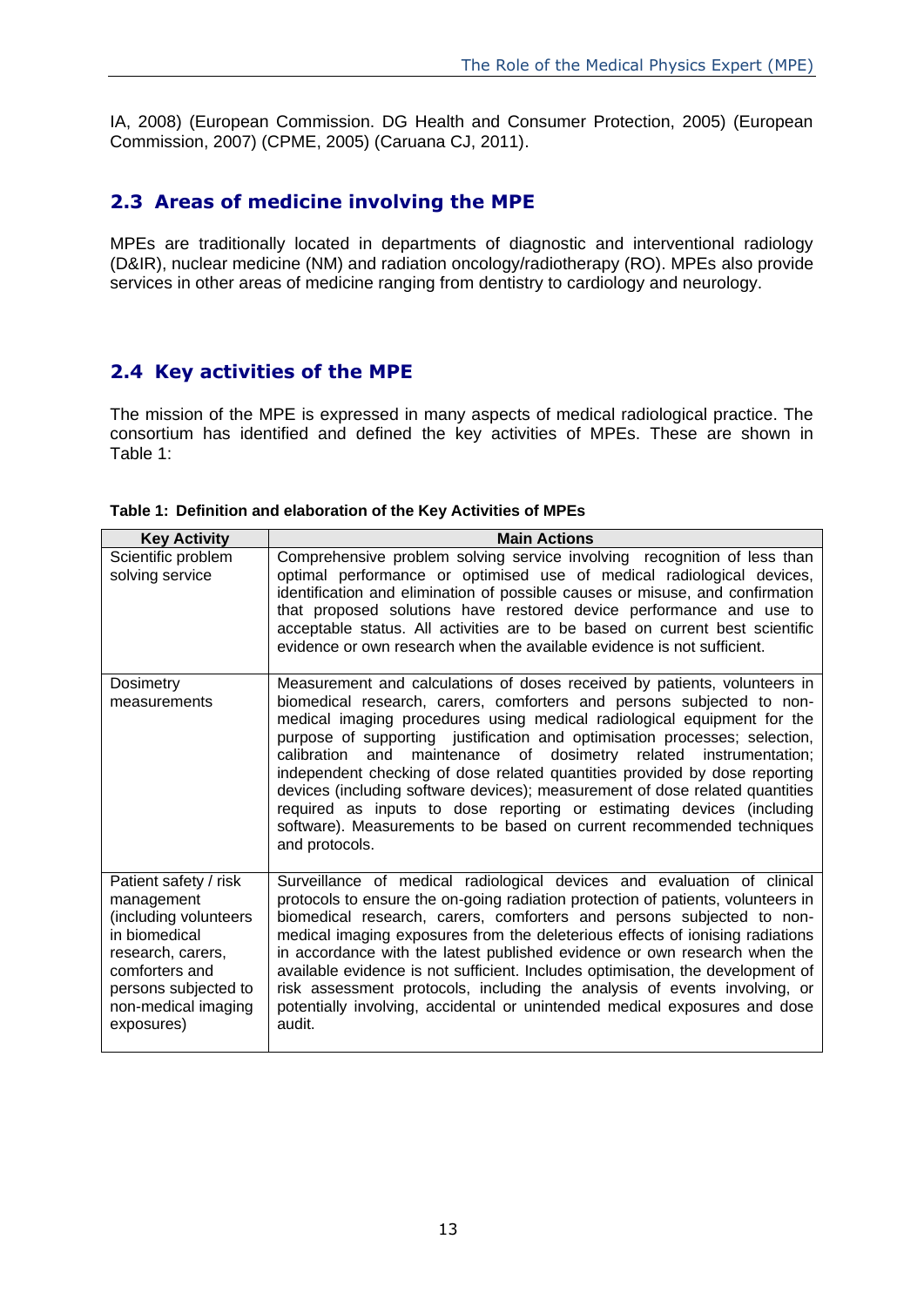| <b>Key Activity</b>                                                                                                                    | <b>Main Actions</b>                                                                                                                                                                                                                                                                                                                                                                                                                                                                                                                                                         |
|----------------------------------------------------------------------------------------------------------------------------------------|-----------------------------------------------------------------------------------------------------------------------------------------------------------------------------------------------------------------------------------------------------------------------------------------------------------------------------------------------------------------------------------------------------------------------------------------------------------------------------------------------------------------------------------------------------------------------------|
| Occupational and<br>public safety / risk<br>management when<br>there is an impact on<br>medical exposure or<br>own safety <sup>5</sup> | Surveillance of medical radiological devices and evaluation of clinical<br>protocols with respect to the radiation protection of workers and public when<br>impacting the exposure of patients, volunteers in biomedical research, carers,<br>comforters and persons subjected to non-medical imaging exposures or<br>responsibility with respect to own safety. Correlation of occupational and<br>medical exposures - balancing occupational risk and patient needs. To this<br>effect, the MPE shall, where appropriate, liaise with the Radiation Protection<br>Expert. |
| Clinical medical<br>device management                                                                                                  | Provide technical advice and participate in the specification, selection,<br>acceptance testing, commissioning, installation design and decommissioning<br>of medical radiological devices in accordance with the latest published<br>European or International recommendations. The specification, management<br>and supervision of associated quality assurance / control programmes.<br>Design of all testing protocols is to be based on current European or<br>international recommended techniques and protocols.                                                     |
| <b>Clinical involvement</b>                                                                                                            | Carrying out, participating in and supervising everyday patient<br>radiation<br>protection and quality control procedures to ensure on-going effective and<br>optimised use of medical radiological devices and including patient specific<br>optimisation, prevention of unintended or accidental exposures and patient<br>follow-up. Optimization of protocols before first use with patients via the use of<br>anthropomorphic phantoms and simulation using specialized dosimetry<br>software.                                                                          |
| Development of<br>service quality and<br>cost-effectiveness                                                                            | Support the introduction of new medical radiological devices into clinical<br>service, lead the introduction of new medical physics services and participate<br>in the introduction/development of clinical protocols/techniques whilst giving<br>due attention to economic issues.                                                                                                                                                                                                                                                                                         |
| Expert consultancy                                                                                                                     | Provision of expert advice to outside clients (e.g., smaller clinics with no in-<br>house medical physics expertise).                                                                                                                                                                                                                                                                                                                                                                                                                                                       |
| Education of<br>healthcare<br>professionals<br>(including medical<br>physics trainees)                                                 | Contributing to quality healthcare professional education through knowledge<br>transfer activities concerning the technical-scientific knowledge, skills and<br>competences supporting the clinically-effective, safe, evidence-based and<br>economical use of medical radiological devices. Participation in the education<br>of medical physics students and organisation of medical physics residency<br>programmes.                                                                                                                                                     |
| Health technology<br>assessment (HTA)                                                                                                  | Taking responsibility for the physics component of health technology<br>assessments related to medical radiological devices and/or the medical uses<br>of radioactive substances/sources.                                                                                                                                                                                                                                                                                                                                                                                   |
| Innovation                                                                                                                             | Developing new or modifying existing devices (including software) and<br>improved use of protocols for the solution of hitherto unresolved clinical<br>problems.                                                                                                                                                                                                                                                                                                                                                                                                            |

 $\overline{5}$ When the reduction of occupational and public risk would have an impact on medical exposure (e.g., in interventional radiology in which patient and occupational exposure are correlated, or nuclear medicine in which patient, occupational and public risk are correlated) optimisation may require input from both an MPE and a Radiation Protection Expert (or an individual recognised as both). The MPE is also required to have knowledge and skills in occupational radiation protection sufficient to take responsibility for own protection. Competences (which in the EQF framework refer to responsibility) in occupational and public safety / risk management are the responsibility of the Radiation Protection Expert.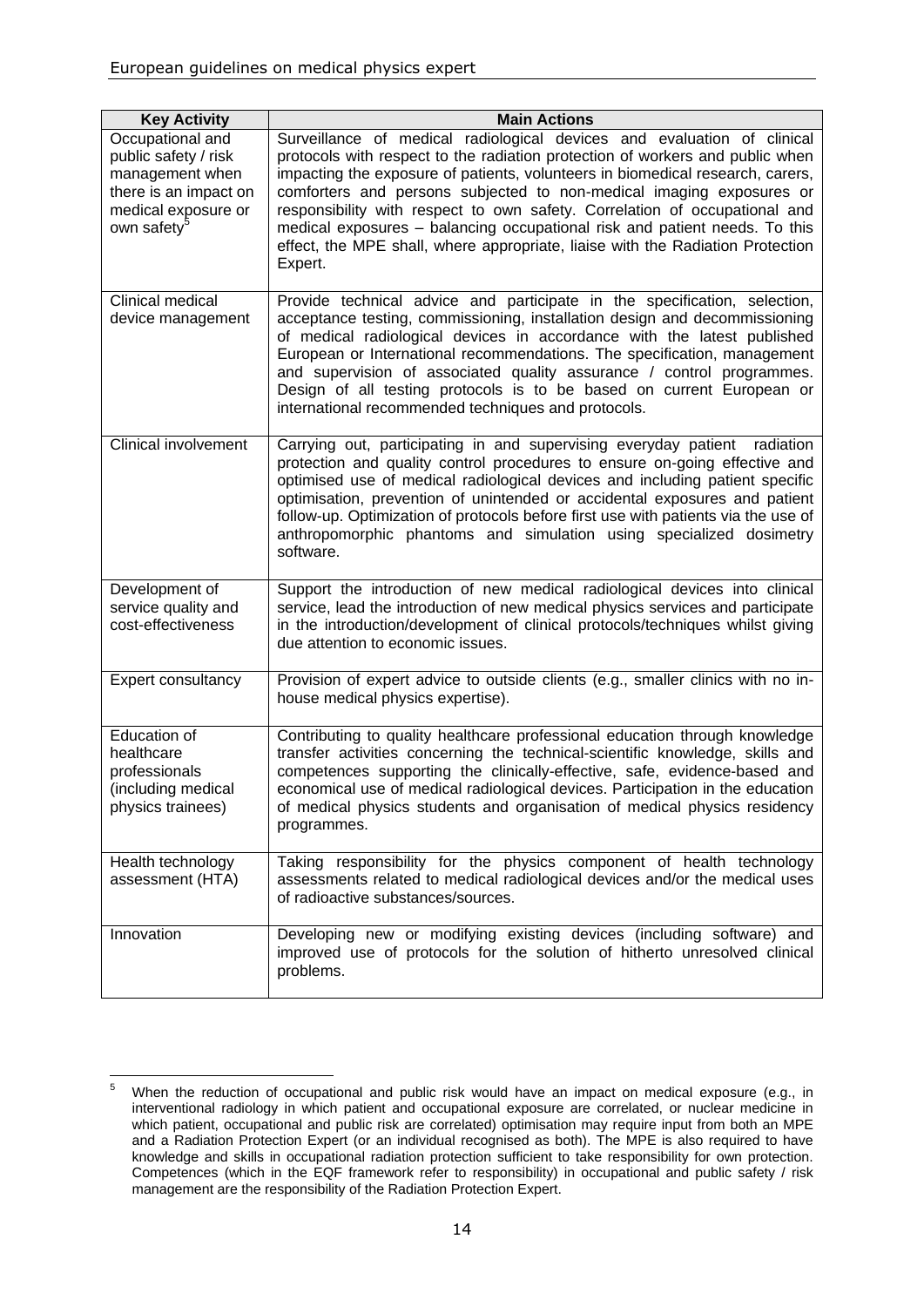### <span id="page-14-0"></span>**3 QUALIFICATION AND CURRICULUM FRAMEWORKS FOR THE MPE IN EUROPE**

#### <span id="page-14-1"></span>**3.1 Introduction**

This section presents the qualification and curricular frameworks for the MPE in Europe. Use of the frameworks will facilitate harmonisation of MPE qualifications, education and training leading to improved mobility. All qualification frameworks in Europe should be referred to the European Qualifications Framework (EQF) for lifelong learning (European Parliament and Council of the European Union, 2008). In the EQF, learning outcomes are expressed as inventories of knowledge, skills and competences (KSC).

#### <span id="page-14-2"></span>**3.2 Qualification Framework**

The proposed qualification framework (figure 1) is based on the results of the project survey; the various systems of qualifications used in Europe were evaluated and a framework developed based on the best features of each system taking into account the modernisation of scientific careers envisaged in the field. Owing to the rapid expansion of medical device technology and research results, it is becoming increasingly difficult for an MPE to be competent in more than one specialty of medical physics covered by the revised BSS (i.e., diagnostic and interventional radiology, nuclear medicine and radiation oncology/radiotherapy); therefore, the MPE should be independently recognised in each specialty of medical physics. The KSC for the recognition of MPE status by the competent authorities are to be gained initially through learning in an institution of higher education and structured clinical training in a residency within an accredited healthcare institution and subsequently developed further through structured advanced experience and CPD. Explanatory notes to the qualification framework diagram plus associated rationales are shown in Table 2.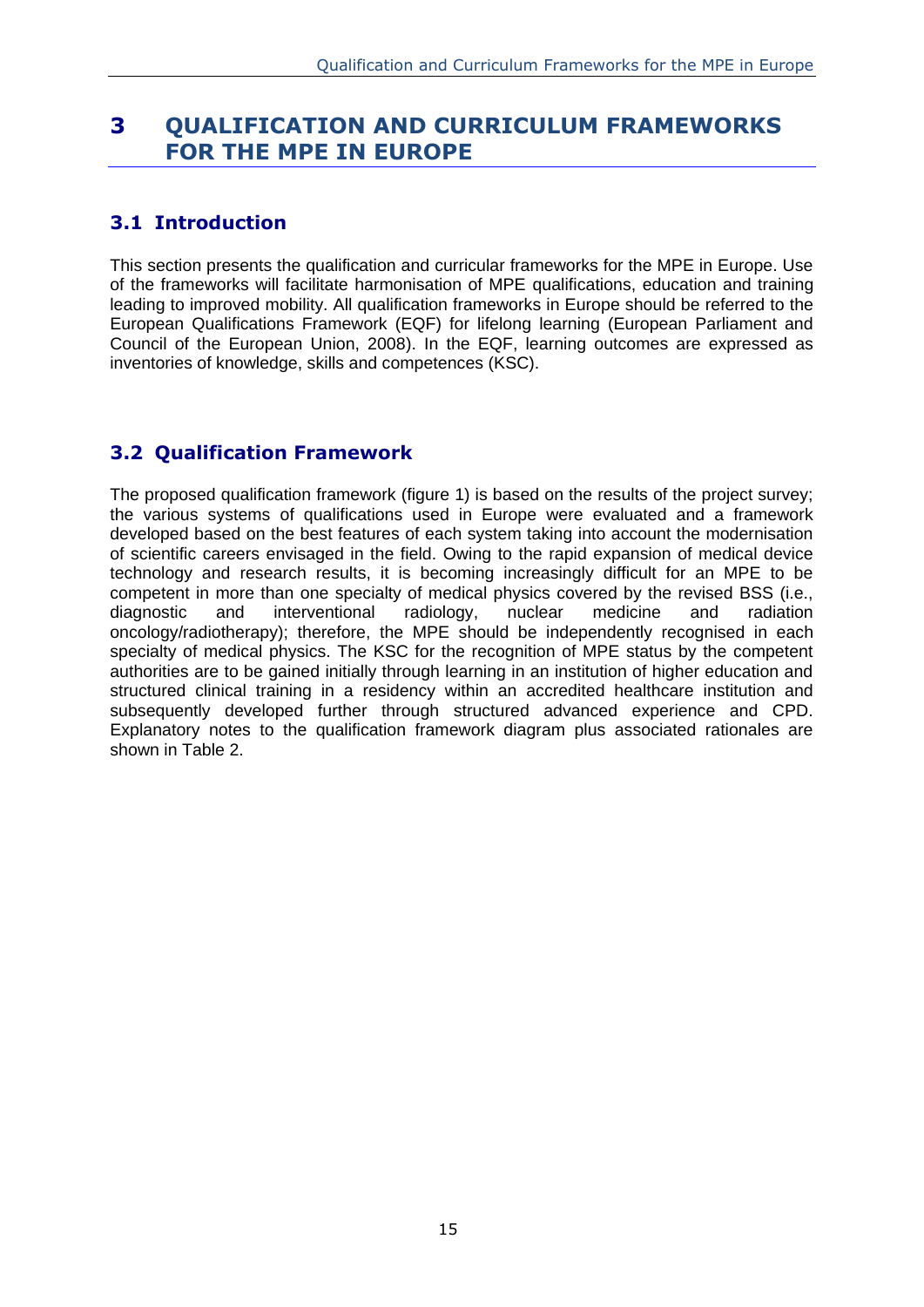#### **Figure 1:The Qualification Framework for the MPE in Europe**

#### **Qualification Framework for the Medical Physics Expert (MPE) in Europe** MPE: "An individual having the knowledge, training and experience to act or give advice on matters relating to radiation physics applied to medical exposure, whose competence to act is recognized by the Competent Authorities" (Revised BSS) The Qualifications Framework is based on the European Qualifications Framework (EQF). In the EQF learning outcomes are defined in terms of Knowledge, Skills, Competences (KSC) (European Parliament and Council 2008/C111/01) **EDUCATION CLINICAL TRAINING RECOGNITION ADVANCED EXPERIENCE and CPD Clinical Certification** EOF Level 6 EOF Level 7 By Competent (e.g., Bachelor (e.g., Master in Medical Physics EOF Level 8 in Medical Authorities as MPE in with 180 - 240 with 90 - 120 Specialty **Physics Specialty Medical Physics** ECTS) ECTS)  $(v)$  $(vii)$ specialty  $(i)$  $(iii)$ **Structured accredited** Structured accredited  $(ix)$ Physics clinical training advanced experience Medical residency in the and CPD in the specialty <sub>or</sub> Physics\* equivalent specialty of Medical of Medical Physics in  $\alpha$ r  $(ii)$ equivalent Physics in which the which the candidate **RE-CERTIFICATION** candidate seeks clinical seeks certification as  $(iv)$ MPE. The duration certification. The 5 year CPD cycle duration should be would be an additional  $(x)$ typically two full-time minimum of two fullyear time year equivalents\*\* equivalents \*\*\*  $(viii)$  $(vi)$ \* Should include, as a minimum, the educational components of the Core KSC of Medical Physics and the educational components of the KSC of the specialty of Medical Physics (i.e., Diagnostic & Interventional Radiology or Nuclear Medicine or Radiation Oncology) for which the candidate seeks clinical certification. When this element of specialization is not included it must be included in the residency. \* The EQF level of the residency is intermediate between EQF levels 7 and 8. \* In countries where the MPE is required to be certified in more than one specialty of Medical Physics the number of years would need to

be extended such that the MPE will achieve level 8 in each Specialty.

#### **Table 2: Notes to the Qualification Framework diagram**

|       | <b>Note</b>                                                                                                                                                    | <b>Rationale</b>                                                                                                                                                                                                                                                                                                                                                                                                                                                                                                                                                                                                                                                                                                                    |
|-------|----------------------------------------------------------------------------------------------------------------------------------------------------------------|-------------------------------------------------------------------------------------------------------------------------------------------------------------------------------------------------------------------------------------------------------------------------------------------------------------------------------------------------------------------------------------------------------------------------------------------------------------------------------------------------------------------------------------------------------------------------------------------------------------------------------------------------------------------------------------------------------------------------------------|
| (i)   | The fundamental educational level<br>for medical physics professionals<br>is a level 6 in physics and<br>associated mathematics (Eudaldo<br>T, Olsen K, 2010). | Medical physics professionals need to have<br>qood<br>foundations in physics and mathematics as Medical<br>Physics is a physical, numeric and exact science.                                                                                                                                                                                                                                                                                                                                                                                                                                                                                                                                                                        |
| (ii)  | 'Equivalent' here meaning EQF<br>level 6 with a high level of physics<br>and mathematics content.                                                              | This will make it possible for graduates from other Level 6<br>programmes which include a high level of physics and<br>mathematics (e.g., engineering, biophysics) to enter the<br>field.                                                                                                                                                                                                                                                                                                                                                                                                                                                                                                                                           |
| (iii) | The educational entry level for the<br>medical physics professional has<br>been set at EQF level 7. (Eudaldo<br>T, Olsen K, 2010).                             | At entry level the medical physics professional needs to<br>have highly specialised knowledge, critical awareness of<br>knowledge issues in the field, specialised problem-solving<br>skills, ability to manage work contexts that are complex<br>and ability to review the performance of teams. (European<br>Parliament and Council of the European Union, 2008)<br>Medical physics professionals require highly specialised<br>knowledge in radiation protection and the medical devices<br>covered by the revised BSS and specialised problem-<br>solving and troubleshooting skills. The medical physics<br>professional is involved in clinical contexts that may be<br>very complex and reviews the performance of radiation |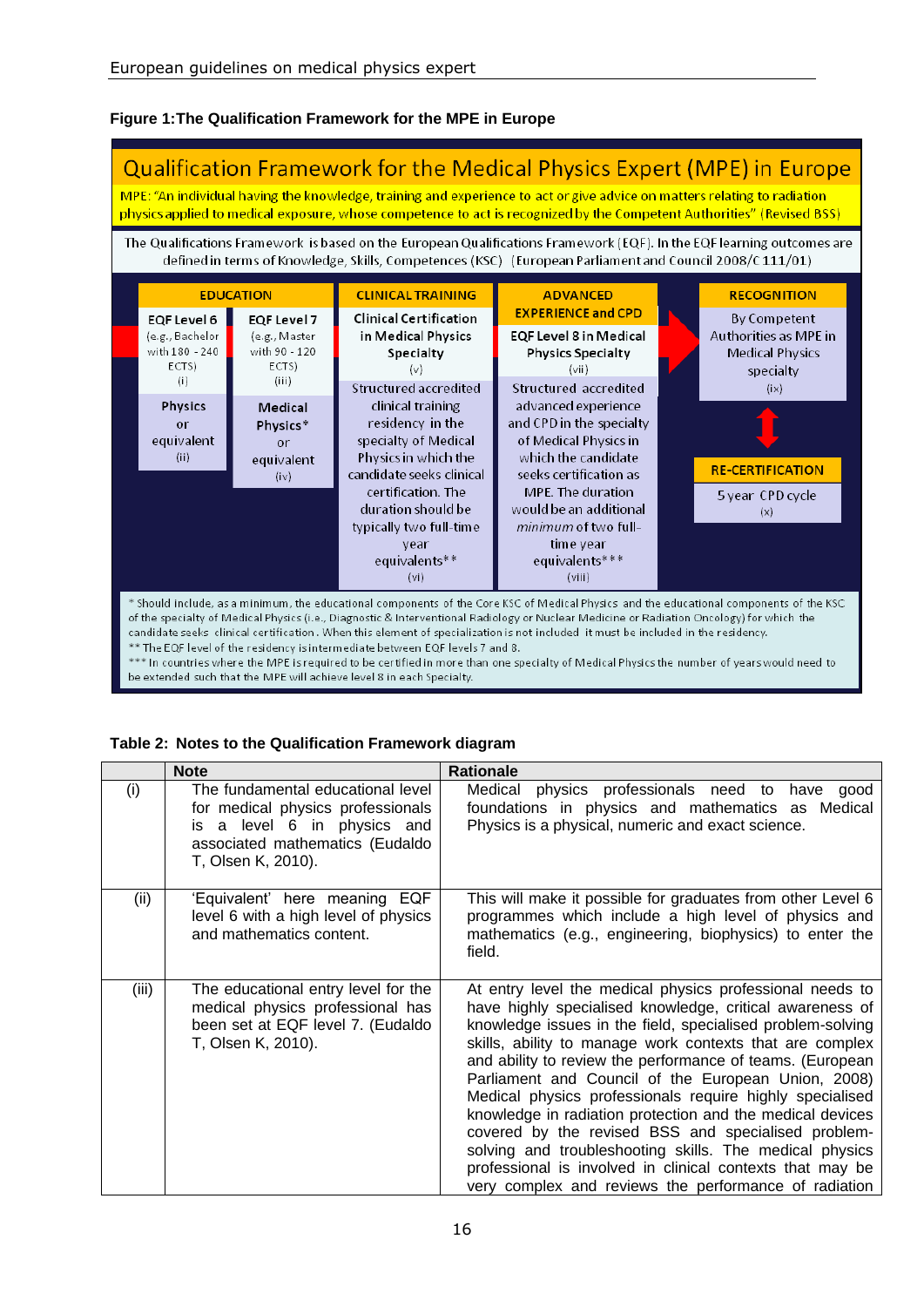|       | <b>Note</b>                                                                                                                                                                                                                                                                                                                                                                                                                                                                 | <b>Rationale</b>                                                                                                                                                                                                                                                                                                                                                                                                                                                                                                                                                                                                                                                                                                                                                                                                                                                                                                                                                                                                                          |
|-------|-----------------------------------------------------------------------------------------------------------------------------------------------------------------------------------------------------------------------------------------------------------------------------------------------------------------------------------------------------------------------------------------------------------------------------------------------------------------------------|-------------------------------------------------------------------------------------------------------------------------------------------------------------------------------------------------------------------------------------------------------------------------------------------------------------------------------------------------------------------------------------------------------------------------------------------------------------------------------------------------------------------------------------------------------------------------------------------------------------------------------------------------------------------------------------------------------------------------------------------------------------------------------------------------------------------------------------------------------------------------------------------------------------------------------------------------------------------------------------------------------------------------------------------|
|       |                                                                                                                                                                                                                                                                                                                                                                                                                                                                             | protection and quality control teams in own specialty of<br>medical physics.                                                                                                                                                                                                                                                                                                                                                                                                                                                                                                                                                                                                                                                                                                                                                                                                                                                                                                                                                              |
| (iv)  | 'Equivalent' here meaning EQF<br>level 7 with a high level of physics<br>and mathematics content plus the<br>educational component of the core<br>KSC of medical physics and the<br>educational component of the<br>KSC specific to the specialty of<br>medical physics for which the<br>candidate would<br>be<br>seeking<br>clinical certification (as specified in<br>this document). This additional<br>education can be concurrent with<br>the training.                | This will make it possible for candidates with Masters in<br>physics, biophysics, engineering etc. to enter the field;<br>however, such candidates need to undertake an additional<br>educational programme which includes the educational<br>component of the core KSC of medical physics and the<br>educational component of the KSC specific to the specialty<br>of medical physics for which the candidate would be<br>seeking clinical certification.                                                                                                                                                                                                                                                                                                                                                                                                                                                                                                                                                                                |
| (v)   | The medical physics professional<br>at entry level is a professional with<br>clinical certification in medical<br>physics i.e., having a level of<br>education in medical physics at a<br>level intermediate between EQF<br>levels 7 and 8, having typically 2<br>full-time<br>equivalent<br>years<br>accredited clinical training and<br>recognized as competent to act<br>independently through enrolment<br>in a national register for Medical<br>Physics professionals. | The education and training to clinical certification in<br>medical physics is a necessary foundation for further<br>development to MPE EQF Level 8.                                                                                                                                                                                                                                                                                                                                                                                                                                                                                                                                                                                                                                                                                                                                                                                                                                                                                       |
| (vi)  | Structured accredited residency<br>based training for clinically based<br>development of the core KSC of<br>medical physics and the KSC<br>specific to the specialty of medical<br>physics for which the candidate<br>would be seeking clinical<br>certification. The duration of this<br>structured training is typically two<br>full-time year equivalents.                                                                                                               | The IAEA recommends that clinical certification would<br>need a training period of two full-time year equivalents for<br>any one specialty of medical physics (IAEA, 2009) (IAEA,<br>2010) (IAEA, 2011).                                                                                                                                                                                                                                                                                                                                                                                                                                                                                                                                                                                                                                                                                                                                                                                                                                  |
| (vii) | The MPE in a given specialty of<br>medical physics is a professional<br>with clinical certification in a<br>specialty of medical physics who<br>has achieved the highest level of<br>expertise<br>in<br>that<br>particular<br>specialty. The medical physics<br>professional through structured<br>advanced experience, ongoing<br>extensive CPD and commitment<br>places the KSC at the highest<br>possible level i.e., EQF level 8.                                       | The qualification level for the MPE has been set at EQF<br>Level 8 because the MPE requires knowledge at the most<br>advanced frontier of a field of work and at the interface<br>between fields, the most advanced and specialised skills<br>and techniques, including synthesis and evaluation,<br>required to solve critical problems in research/innovation<br>and to extend/redefine existing professional practice,<br>demonstrate substantial authority, innovation, autonomy,<br>professional integrity and sustained commitment to the<br>development of new ideas or processes at the forefront of<br>work contexts including research (European Parliament<br>and Council of the European Union, 2008). To carry out<br>activities requiring expert action, involvement or advice<br>with authority and autonomy and which are based on<br>current best evidence (or own scientific research when the<br>available evidence is not sufficient), the MPE requires<br>frontier knowledge in own specialty of medical physics and |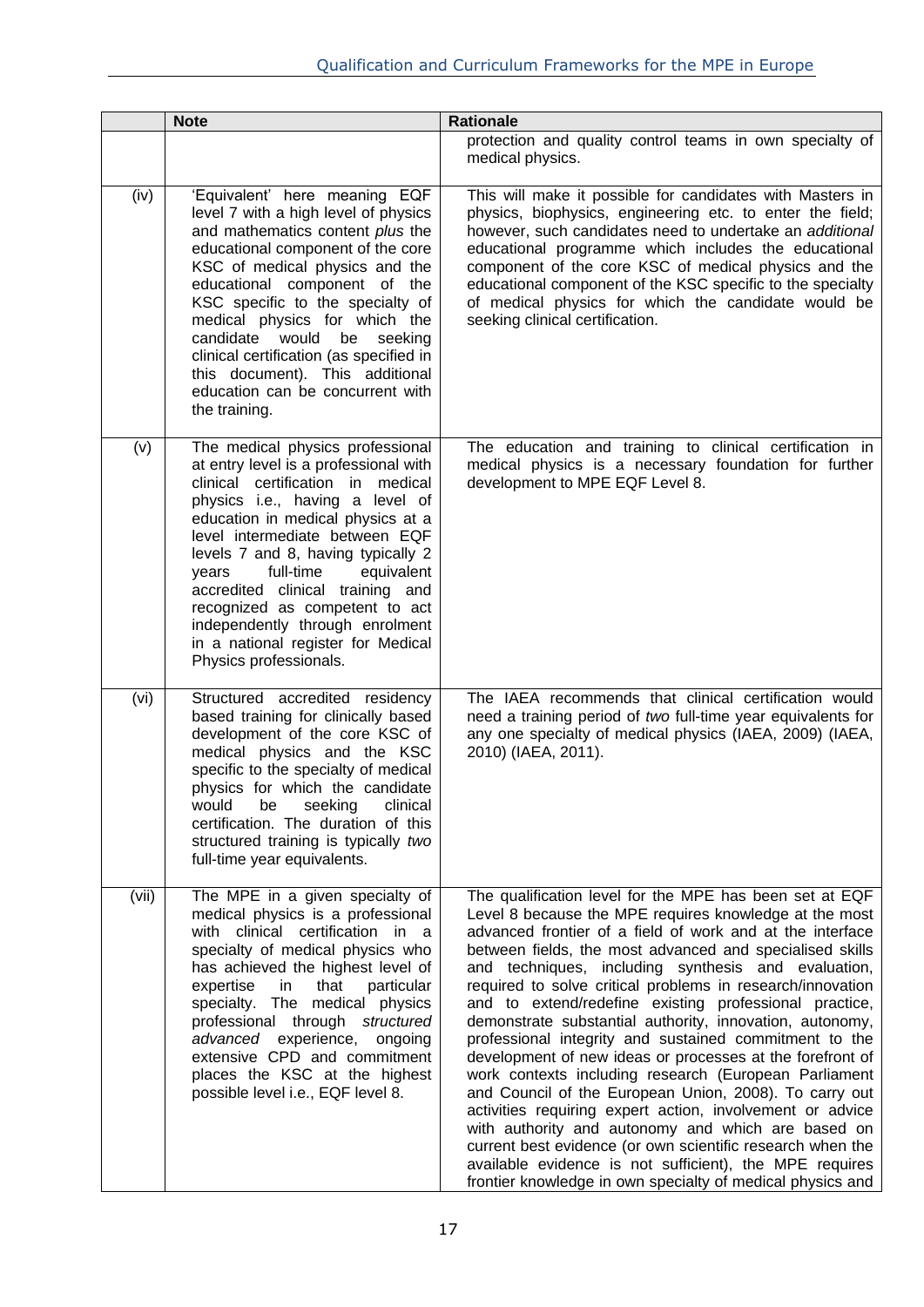|                        | <b>Note</b>                                                                                                                                                                                                                                                                                                                                                                                   | <b>Rationale</b>                                                                                                                                                                                                                                                                                                                                                                                                                                                                                                                                                                                                                                                                                                                                                                                             |
|------------------------|-----------------------------------------------------------------------------------------------------------------------------------------------------------------------------------------------------------------------------------------------------------------------------------------------------------------------------------------------------------------------------------------------|--------------------------------------------------------------------------------------------------------------------------------------------------------------------------------------------------------------------------------------------------------------------------------------------------------------------------------------------------------------------------------------------------------------------------------------------------------------------------------------------------------------------------------------------------------------------------------------------------------------------------------------------------------------------------------------------------------------------------------------------------------------------------------------------------------------|
|                        |                                                                                                                                                                                                                                                                                                                                                                                               | at the interface between physics and medicine. The MPE<br>requires specialised skills and techniques in radiation<br>protection and comprehensive experience regarding the<br>effective and safe use of the medical devices in own<br>specialty, and the synthesis and evaluation skills required<br>to solve critical problems in service development, research,<br>innovation and the extension and redefinition of existing<br>professional practice.                                                                                                                                                                                                                                                                                                                                                     |
| (viii<br>$\mathcal{L}$ | This will mean that to reach MPE<br>status (Level 8) in the specialty<br>area requires a minimum total of<br>four years<br>equivalent<br>clinical<br>training (2 years equivalent of<br>foundation training in the specialty<br>area to clinical certification and a<br>further two years equivalent of<br>advanced, structured experience<br>and CPD in the specialty).                      | It should be emphasised that the further 2 years to reach<br>MPE status must consist of advanced, structured<br>experience and CPD and not simply CPD designed to<br>maintain competence. The two years minimum of<br>advanced experience must be measured from the time<br>when the advanced<br>experience commences.<br>The<br>advanced experience<br>and CPD<br>might not follow<br>immediately the 2 years of basic training if the candidate is<br>not deemed to be sufficiently prepared. It is to be<br>understood that senior MPEs practicing in large medical<br>centres with a full range of devices would need more years<br>of advanced experience than the 2 years minimum. On the<br>other hand small facilities can be serviced by novice MPEs<br>working under the guidance of a senior MPE. |
| (ix)                   | who<br>is<br>A<br>currently<br>person<br>recognised as an MPE and is in<br>possession of the core KSC of<br>medical physics and the KSC<br>specific to the specialty for which<br>recognition is sought should be<br>deemed<br>satisfy<br>the<br>to<br>requirements for recognition as an<br>MPE if they are currently on active<br>duty as an MPE and are deemed<br>to have reached level 8. | This is a grandparenting clause.                                                                                                                                                                                                                                                                                                                                                                                                                                                                                                                                                                                                                                                                                                                                                                             |
| (x)                    | This is the requirement for an<br>MPE to maintain recognition.                                                                                                                                                                                                                                                                                                                                | A five year cycle for re-certification (i.e. recognition by the<br>Competent Authorities as having maintained a level 8 in<br>particular<br>specialty<br>Medical<br>the<br>of<br>Physics)<br>is<br>recommended.                                                                                                                                                                                                                                                                                                                                                                                                                                                                                                                                                                                              |

### <span id="page-17-0"></span>**3.3 Curriculum Framework for MPE programmes in Europe**

The curriculum framework (figure 2) consists of a structured inventory of KSC underpinning the role, mission and key activities of the MPE. The proposed curriculum framework is intended to be comprehensive yet concise. It is designed to make the commonalities between the various specialties of medical physics apparent and emphasise common terminology - hence facilitating collaboration between MPEs from the different specialties (e.g. in hybrid imaging, radiotherapy planning).

The KSC are classified in two categories: generic skills and subject specific KSC (EC Tuning Project, 2008). Generic skills consist of transferable skills which are expected of all professionals at a particular level of the EQF. In this case the relevant levels are level 7 (EC Tuning Project, 2008) and level 8(Tuning Physics Subject Area Group, 2007). Subject specific KSC are specific to a profession. These are further classified into sub-categories as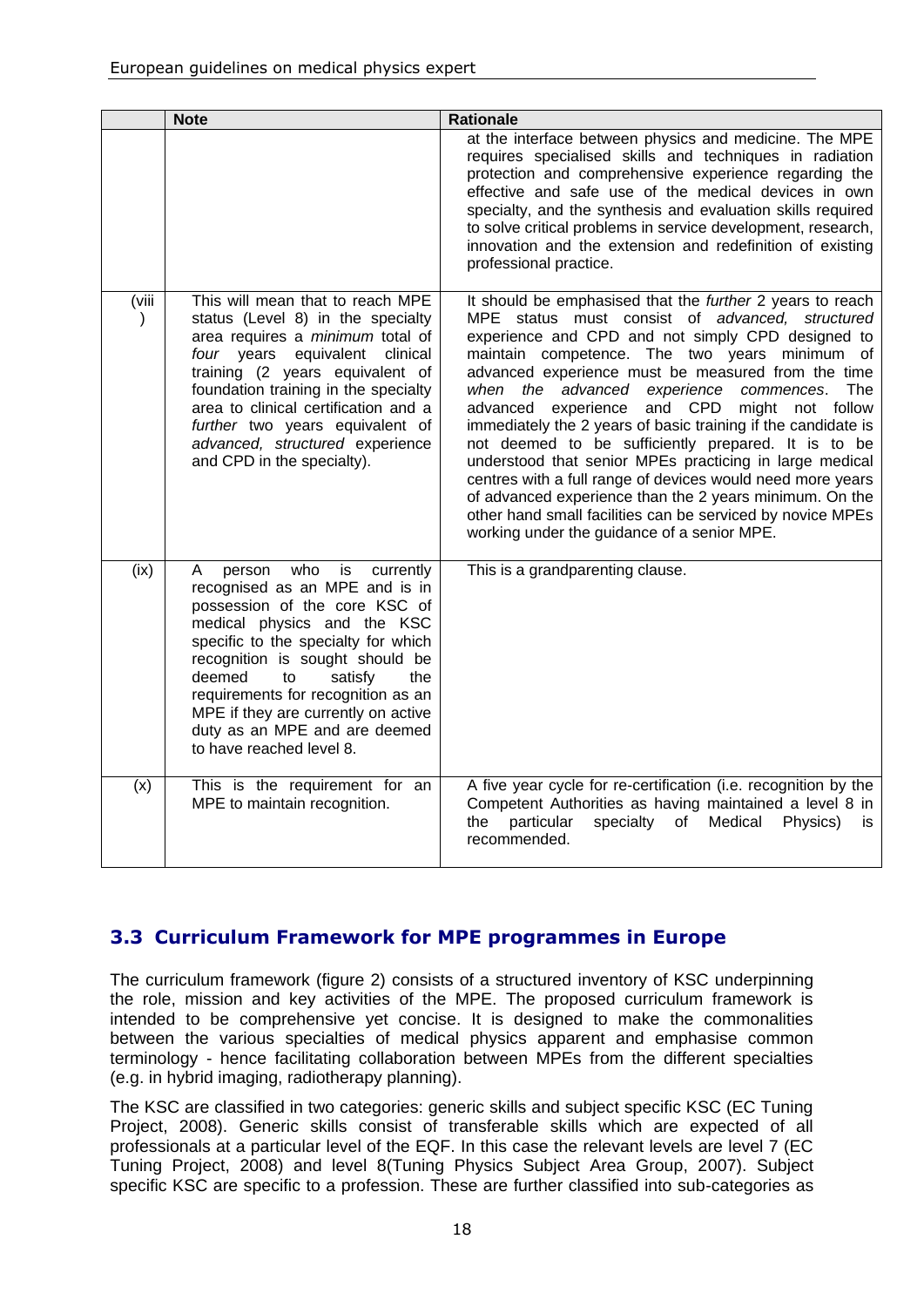determined by the particular profession. The following classification is based on proposals by EFOMP (Christofides S. et al., 2009), and Caruana (Caruana CJ, 2011):

- (a) *Medical physics core KSC*: these KSC are expected of all MPEs irrespective of their specialty:
	- i. KSC for the MPE as physical scientist: these are fundamental physics KSC expected of all physical scientists
	- ii. KSC for the MPE as healthcare professional: these are KSC expected of all healthcare professionals
	- iii. KSC for the MPE as expert on the clinical use of medical radiological devices and protection from associated ionising radiations (and other physical agents as appropriate): these represent medical device and safety KSC common to all specialties of medical physics.
- (b) *Medical physics specialties KSC*: these KSC are highly specific to each specialty of medical physics (i.e., diagnostic and interventional radiology or nuclear medicine or radiation oncology/radiotherapy) and therefore cannot be included in the core

It is important to note that an MPE from one specialty of medical physics who is required to assume *specific* responsibilities from another specialty may be certified to carry out those specific responsibilities following the acquisition of the corresponding KSC. Such cases may arise for example in a small nuclear medicine facility who requires its nuclear medicine MPE to take responsibility for the management of quality control testing of the CT component of a PET/CT system or at a small radiation oncology/radiotherapy facility which requires its radiation oncology/radiotherapy MPE to take responsibility for protocol optimization of a given imaging modality.

*The core KSC inventory and three specialty KSC inventories are given in Annex 1. A candidate seeking recognition by the competent authorities as an MPE in a given specialty of medical physics should reach level 8 in the core KSC and the KSC specific to that particular specialty.*

*The question arises which of these KSC are expected to be achieved by the medical physics professional at the end of the two years equivalent clinical training following the Masters in Medical Physics (EQF level 7+) and which at the MPE level (EQF level 8). In general most of the knowledge, a substantial number of the skills and some of the competences should be acquired by the end of the initial two year clinical training. The skills and competences to be acquired by the end of the two years equivalent clinical training following the Masters in Medical Physics (EQF level 7+) are those defined by the IAEA training documents* (IAEA, 2009), (IAEA, 2010), (IAEA, 2011). *However, as Medical Physics is by nature complex it must be emphasized that these skills and competences are developed over a period of years. The majority of the skills and competences would be acquired to the appropriate effective and safe level only at the MPE level i.e., level 8.*

Education and training programmes should be based on the most updated textbooks and reports in the literature such as:

- a. Medical physics textbooks such as the handbooks and training manuals produced by the IAEA for physics in radiation oncology, nuclear medicine and diagnostic and Interventional radiology
- b. International, European and national legislation including all EU Directives relevant to radiation protection, medical devices, physical agents and personal protective equipment
- c. Relevant EC reports, recommendations and protocols (e.g., Radiation Protection Series http://ec.europa.eu/energy/nuclear/radiation\_protection/medical/publications\_en.htm)
- d. Reports, recommendations and protocols from relevant International organisations (e.g., IAEA, IEC, ICRP, ICRU, WHO, UNSCEAR)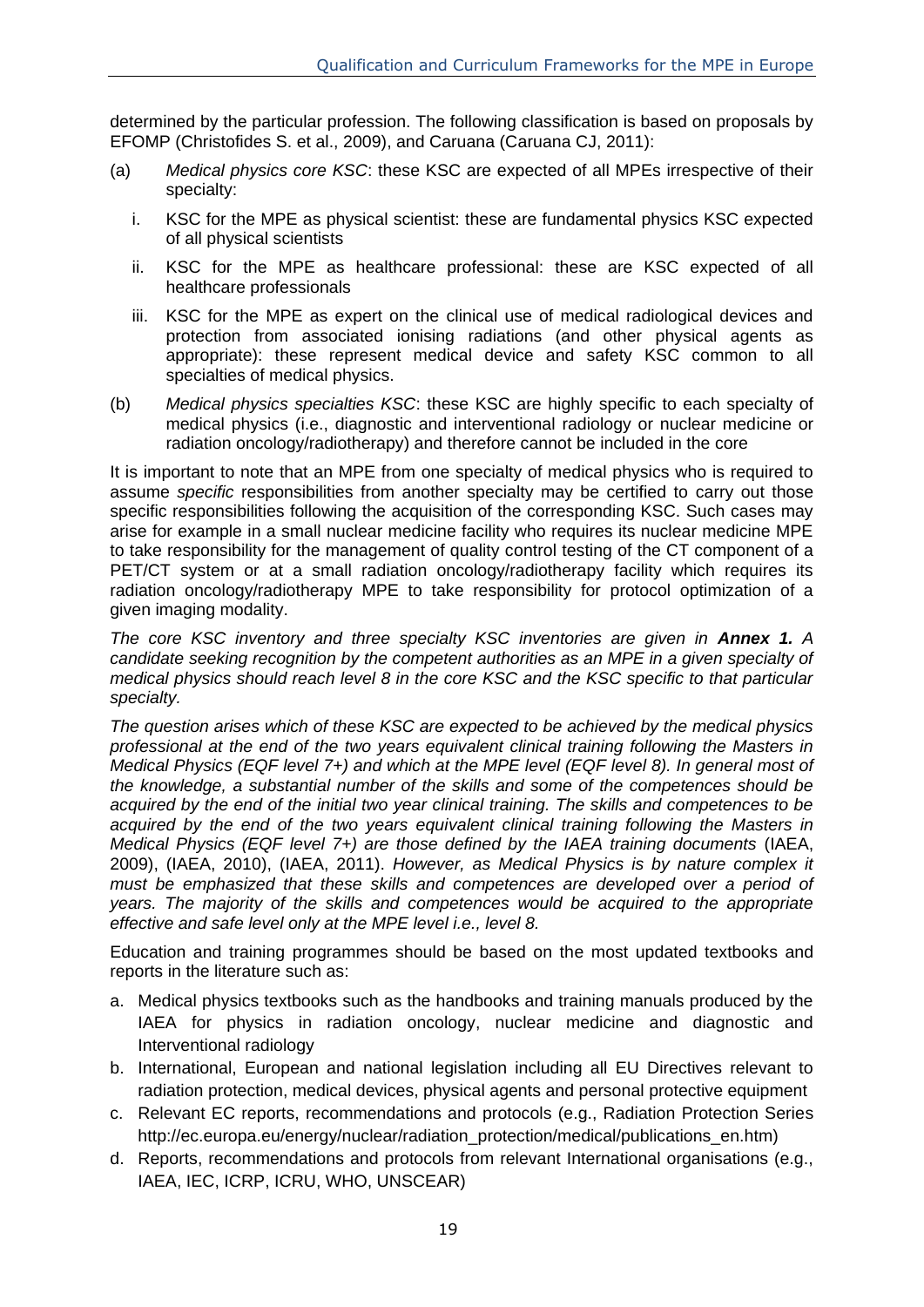- e. Reports, recommendations and protocols from International, European and national medical physics professional bodies (e.g., IOMP, EFOMP, AAPM, IPEM)
- f. Reports, recommendations and protocols from European professional and scientific bodies associated with the specific areas of medical physics practice (e.g., ESTRO, ECR, EANM)
- g. Reports, recommendations and protocols from relevant national authorities (e.g., HPA (UK), STUK (FI))
- h. Primary research reports and review articles from the research literature.

Educational and training methods should take into account modern developments in education and be based on approaches specific to adult learning (e.g., case-based learning).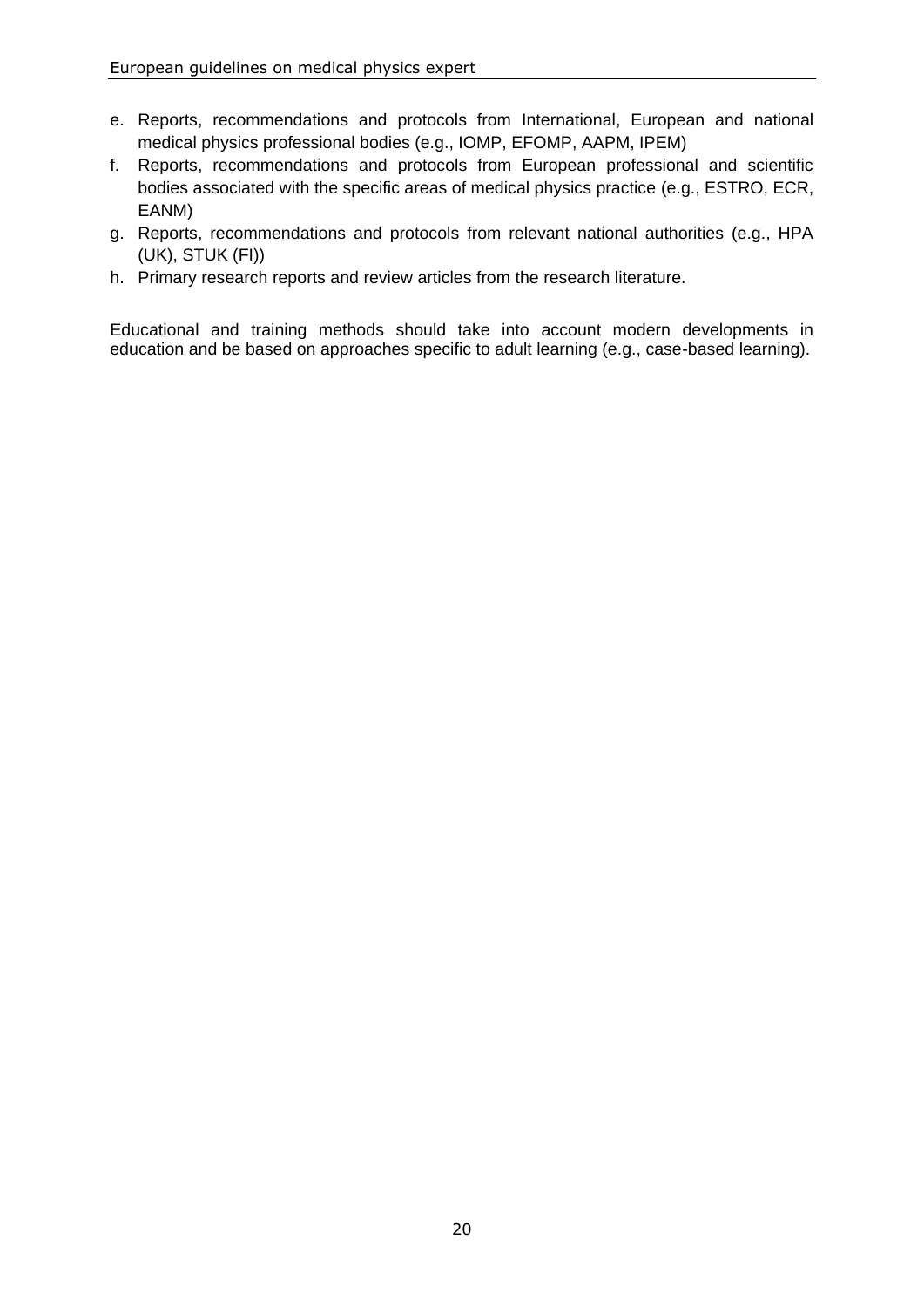**Figure 1:Curriculum Framework for MPE programmes in Europe**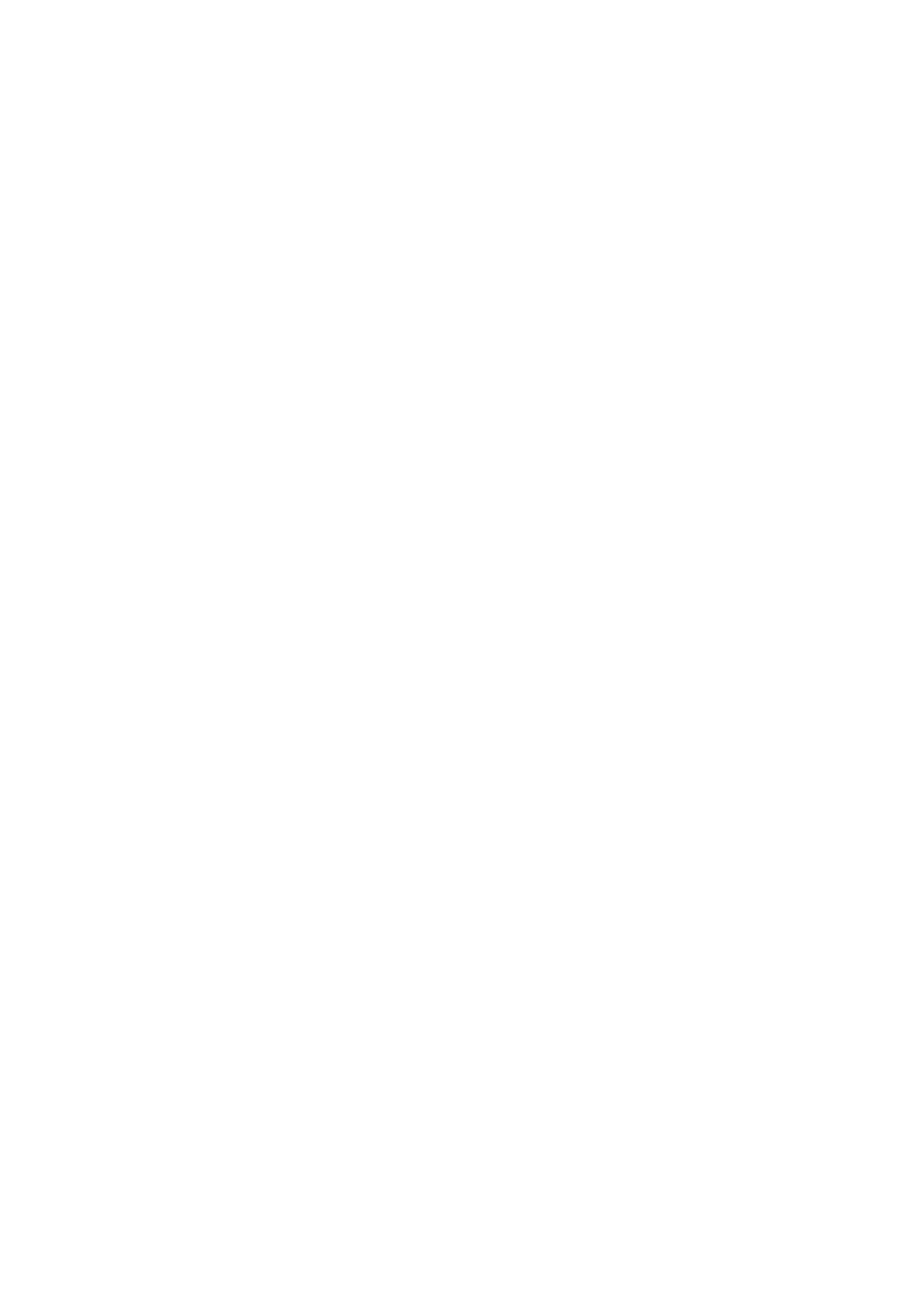### <span id="page-22-0"></span>**4 RECOGNITION OF THE MPE**

#### <span id="page-22-1"></span>**4.1 Introduction and Background**

The definition of the MPE – as given by Directive 97/43/Euratom (Council of the European Union, 1997) and the revised BSS (Council of the European Union, 2013) – states that the "training and competence to act is recognised by the competent authorities". Both these documents specify in various articles the roles and responsibilities of the Competent Authorities. The Directive 97/43/Euratom also defines Competent Authorities as "any authority designated by a Member State", and the revised BSS as "an authority or system of authorities designated by Member States as having legal authority for the purpose of this directive".

These definitions clearly allows Member States to designate different authorities to deal with specific aspects of these Directives, which has led to variation in said designation for the recognition of the MPE in the Member States.

Within the work carried out by this project, the Medical Physics Expert survey (European Commission Workshop, 2012) results identified differing interpretations of the MPE role and of the level of training and competence required for the designation of the MPE across the European Union. This may have arisen because the definition of MPE does not define the word 'expert'.

The survey results also showed that recognition of the MPE is achieved mainly through registration, and that the existing registers recognise the competence of medical physicists but only a few explicitly recognise the competence of the MPE. The survey and professional interviews carried out during the project also showed that there was confusion in many Member States about how professional registration operates, but it was clear that a system in which MPEs need to have some formal accreditation or registration was seen as positive.

The results of the survey and interviews also indicated that there is no harmonisation between Member States in the recognition of the MPE. An additional factor contributing to this and the above discrepancies is that the level of expertise that an MPE should have is mainly dictated by the level and sophistication of the technology available in each Member State. This hinders harmonisation of competence and hence the mobility of the MPE between Member States.

#### <span id="page-22-2"></span>**4.2 Recommendations**

In order to reach harmonisation in the recognition of the MPE and to allow free mobility of the MPE between the Member States it is recommended that a formal mechanism for recognising an individual's status as an MPE should be put in place in each Member State:

- 1. Each Member State should consider designating, through a legal instrument, a Competent Authority specifically for the recognition of the MPE.
- 2. Recognition should be achieved by registration. It is highly recommended that a professional register should be kept by an official authority (e.g. Ministry of Health or Radiation Protection Authority). This task could also be delegated to a professional body such as professional medical physics societies if an official mandate is given.
- 3. The Competent Authority designated for the recognition of the MPE, should use the Qualifications Framework and KSC of the MPE specified in the present document, for the recognition of the MPE to Level 8 of the EQF.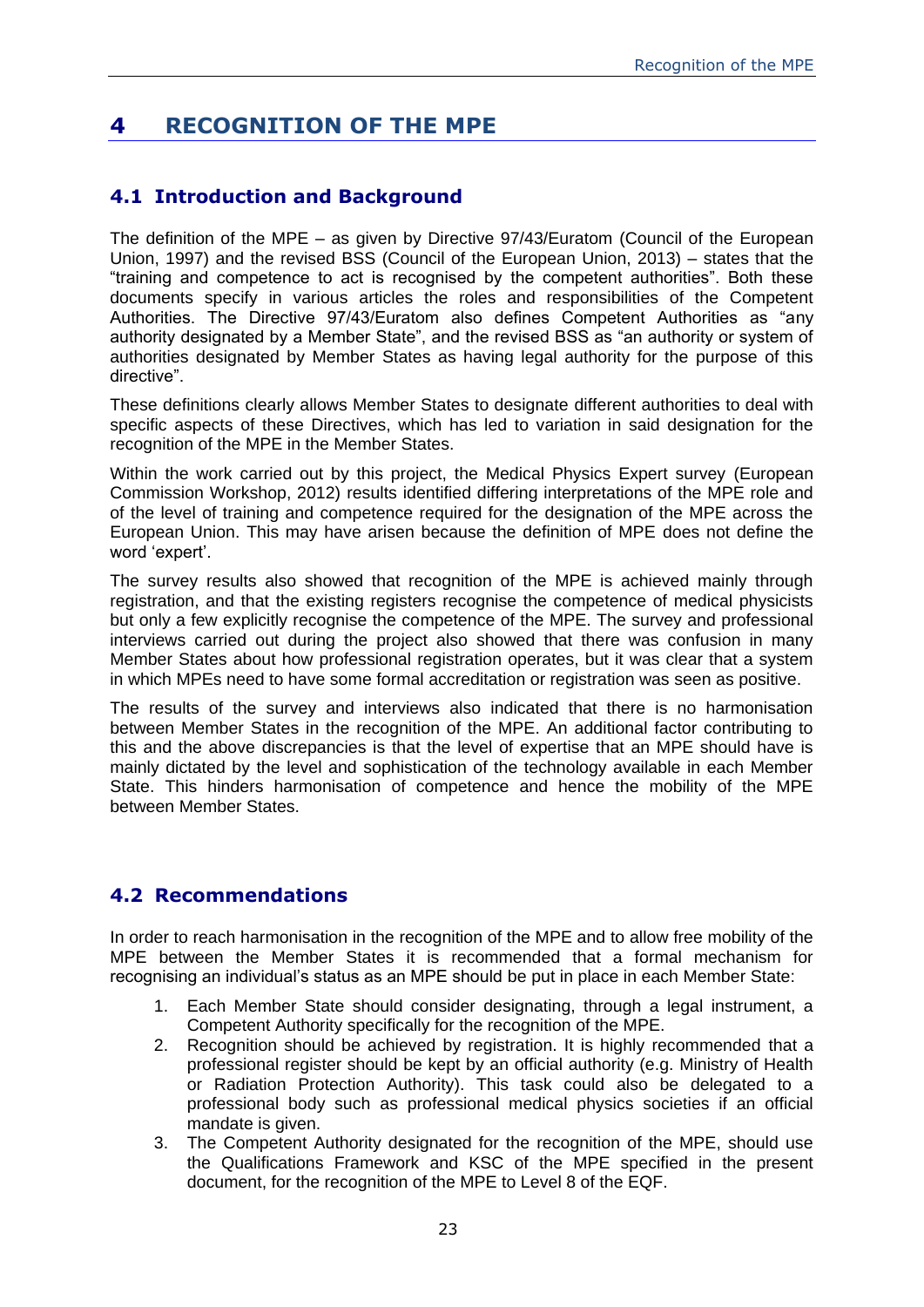- 4. The educational establishments of each Member State involved in medical physics education and training should use the KSCs of the present guidelines.
- 5. To allow the mobility of the MPE between Member States, it is recommended that the education and training of each MPE be recorded in a document that can be used as proof of the recognised competence.
- 6. MPE education and training requires formal steps that should be implemented by the competent authorities as recommended in the Qualification and Curriculum Frameworks to be found in this document.
- 7. It is highly recommended that MPE recognition should be overseen by a joint board of experts from the various stakeholders (i.e. Ministry of Education, Ministry of Health, Radiation Protection Authorities and Professional Societies, as appropriate).

The implementation of the above recommendations will ensure that the recognition of the MPE is harmonised throughout the Member States and will facilitate the mobility of MPEs from one Member State to the other.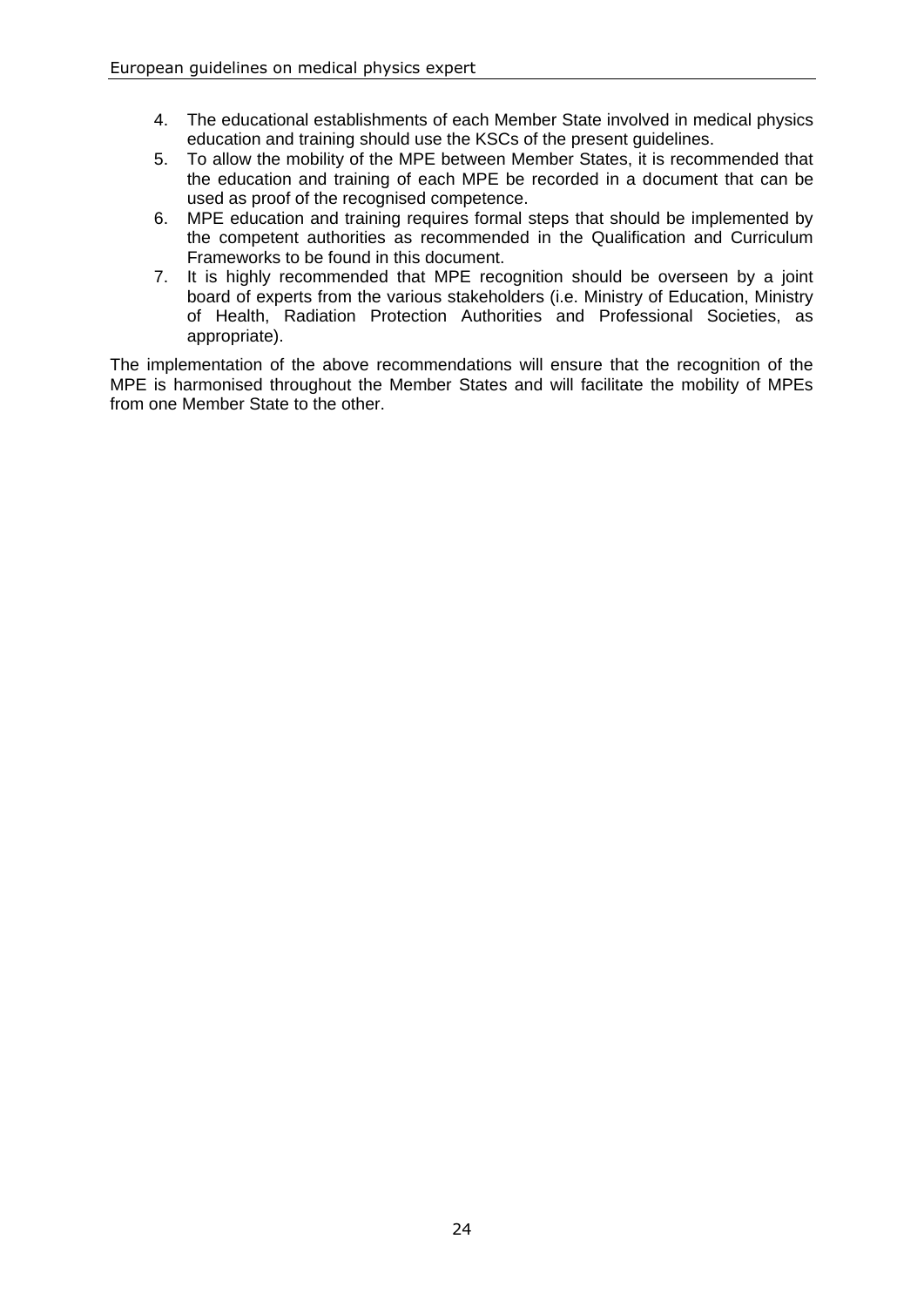#### <span id="page-24-0"></span>**5 MEDICAL PHYSICS EXPERT STAFFING LEVELS IN EUROPE**

#### <span id="page-24-1"></span>**5.1 Introduction**

To ensure adequate protection of the patient it is essential to have the appropriate number of MPEs and supporting staff. Annex 2 provides suggested factors that allow the numbers of MPEs required for radiotherapy, diagnostic and interventional radiology and nuclear medicine to be calculated. The numbers will relate to the need to assure that the key activities of the MPE derived from Article 57 of the revised BSS be achieved identifying the scope of the MPE from Article 85 of the revised BSS and as identified by this project. The factors should be used by relevant stakeholders such as healthcare decision makers and hospital administrators to identify the number of MPEs required. It is not practicable to provide guidelines for all types and complexity of clinical services (e.g. very specialised procedures, advanced clinical research etc.) and services involved in such activities will therefore have additional MPE requirements.

In deriving the factors given in Annex 2 use was made of comprehensive literature reviews and data collected from surveys to inform the group of experts associated with this project. In deriving the factors it was noted that the number of standard working hours per year varies between different Member States. For instance, the working hours per year in Ireland are around 1670 compared with around 1650 hours in the UK. However, due to the uncertainties in the factors, it is recommended that no adjustments to the factors be attempted unless staff is specifically employed to work long hours or overtime.

The MPE staffing factors required in radiotherapy, nuclear medicine and diagnostic and interventional radiology are dealt with separately. The number of MPEs required is dependent upon the size and complexity of the service. There will be a constant relationship between the ratio of MPEs to the number of individuals needed to provide a service of the same complexity (although there could be some variation in this relationship for very small or very large services). For each service, the number of MPEs or 'group of individuals' (Chapter 2.1) together with ancillary staff is denoted here as the medical physics service or MPS. To obtain the required staffing levels, the factors in Annex 2 have to be multiplied by the number of elements associated with each factor and the results summed together to calculate the total WTE (Whole Time Equivalent) of MPEs and staff in the MPS.

Comparisons using these factors to calculate staffing levels with other data available in the literature were found to be difficult, particularly for nuclear medicine and diagnostic and interventional radiology, due to the differing ways in which staffing numbers can be derived. Only the total medical physics staffing levels in an MPS could be compared since there was no data in the literature found relating specifically to the staffing levels associated with the MPE.

For radiotherapy, the MPE factors were based on the reports by IPEM (IPEM, 2002) (IPEM, 2009). The calculated MPS staffing levels required for a typical radiotherapy department was shown to be in reasonably good agreement with the total staffing levels associated with a range of other literature (ISTISAN, 2002), (Klein EE, 2010), (SEFM, 2002), (IAEA, 2010).

For nuclear medicine and diagnostic and interventional radiology, the MPE factors were based on the survey results and analysis by the relevant Special Interest Groups in IPEM and from expert opinion by the core working group associated with the Guidelines on Medical Physics Expert Project(European Commission Project, 2012).

The MPS staffing levels associated with a range of diagnostic and interventional equipment found in typical nuclear medicine and diagnostic and interventional radiology departments appeared to be in reasonably good agreement with the total staffing levels suggested by the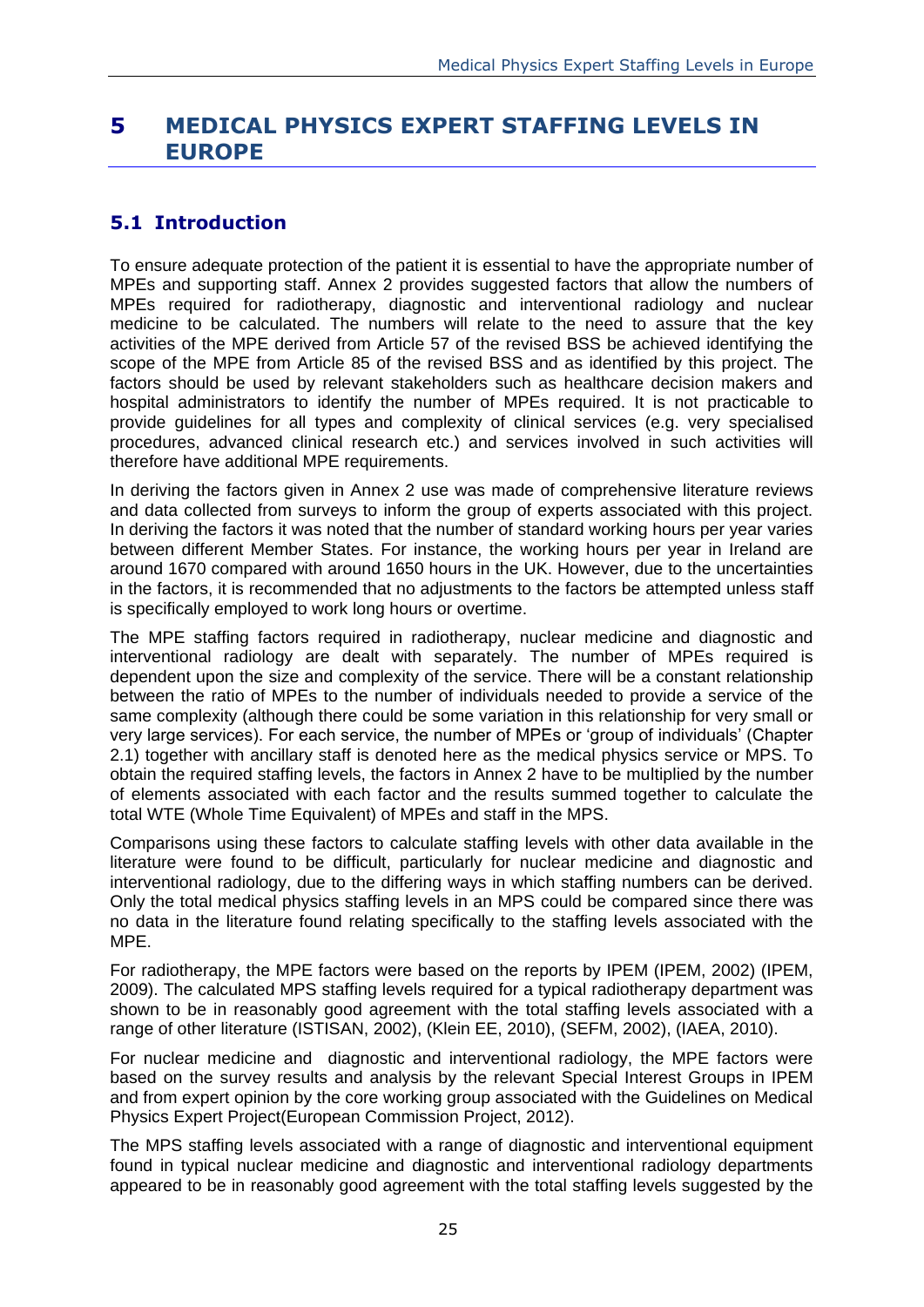AAPM (AAPM, 1991). However, they resulted in greater levels compared to those suggested by some other literature (EFOMP, 1997), (IAEA, 2010), (SSRMP, 2009), (DGMP, 2010). Reasonable agreement with these reports did exist, however, if the factors associated only with just routine work were used.

The factors associated specifically with patient activity for high dose radiology procedures have not normally been assessed separately in other reports. These have been specifically included in the present work because of the increased attention placed on the hazards associated with CT and interventional radiology studies.

Additional factors associated with the MPE for service delivery are: on-going service development, clinical governance, audits, research and development including clinical trials, education and training within service and management of scientific service.

The MPE may also, from time to time, need to liaise with a radiation protection expert. For example when there is new equipment installed or new room shielding. The extent of this liaison will depend to a considerable degree on the implementation of the revised BSS in each EU member state.

#### <span id="page-25-0"></span>**5.2 Recommendations**

Recommended staffing factors, given in Annex 2, have been set for estimating the number of MPEs required for a given medical physics service involving the use of ionising radiations for radiotherapy, nuclear medicine and diagnostic and interventional radiology services. The factors are both equipment and task/patient based.

They provide methods that can be used by departmental managers and administrators to obtain the number of MPEs that should be employed to provide a high quality, safe, efficient and productive service with the innovation necessary for the introduction of new equipment and techniques. Additional elements for research and development have been identified separately but the amount of staff employed within pure research will be mainly a function of additional external funding and is not within the scope of this report.

For radiotherapy, the nature of the involvement of medical physics will require the presence of MPEs, recognised in the relevant specialties, to be on site for at least part of the standard working day and available for consultation during extended working days and weekends. It is expected that at least two MPEs will be required to provide this assurance. Outside normal working hours and for satellite sites, an MPE must be available for consultations at all times the service is operating, and if circumstances require, can be on-site quickly to take adequate measures to assure the radiation protection of the patient should any unforeseen or emergency situation arise.

For nuclear medicine and diagnostic and interventional radiology, the nature of this involvement will require the presence of MPEs, recognised in the relevant specialties, to carry out measures related to radiation protection of the patient and quality assurance of the equipment, to optimise practices, to respond appropriately to individual patient-specific issues, to assist in matters of organisation and to be available for consultations at all other times the service is operating.

The number of MPEs required will depend upon the number and type of equipment and their complexity together with the amount of patient activity.

All MPEs should have time allocated for CPD some of which may take the form of in-house training, and service development projects to meet the needs of the department.

When the WTE is not a whole number, an MPE may be employed to carry out other duties commensurate with their experience. Alternatively, an MPE may be employed part time or form partnerships with other services.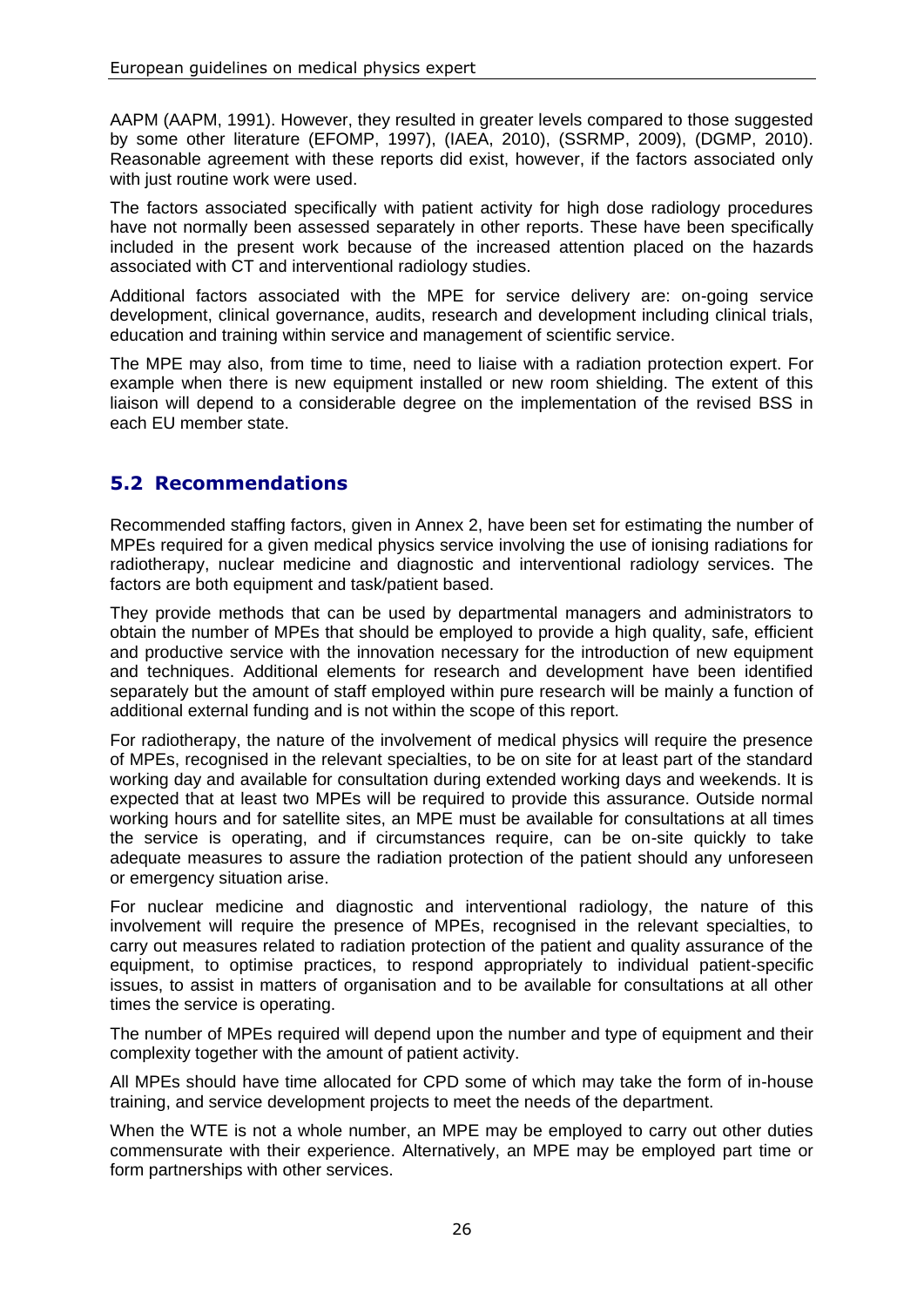In an MPS there should be one or more MPEs within each specialty who assumes responsibility for the service provision in that specialty. The MPS should employ other medical physics staff to support the work of the MPE. The skill-mix for the support staff should be decided in consultation between the employer and the MPE. Without the appropriate level of experience and supervision of staff within an MPS there is an increased risk of failure in patient safety standards. Inadequate staff resources may directly impact on the quantity and quality of the service provided to patients. Where there is a shortfall of staff compared to these guidelines there is a potential for under usage of expensive equipment, non-optimal exposures, patients not receiving state of the art care and an increase in patient overexposures. For all MPSs some form of management and administration will be required. The amount required will depend upon the size and complexity of the service and may contribute a further one WTE per service.

For staff working at multiple locations, an additional WTE component may need to be factored into the calculated staffing levels to account for the time it takes staff to travel to the different locations.

Healthcare decision makers and hospital administrators should audit the staffing levels at intervals of no more than two years and ensure reasonable compliance with this guidance is achieved.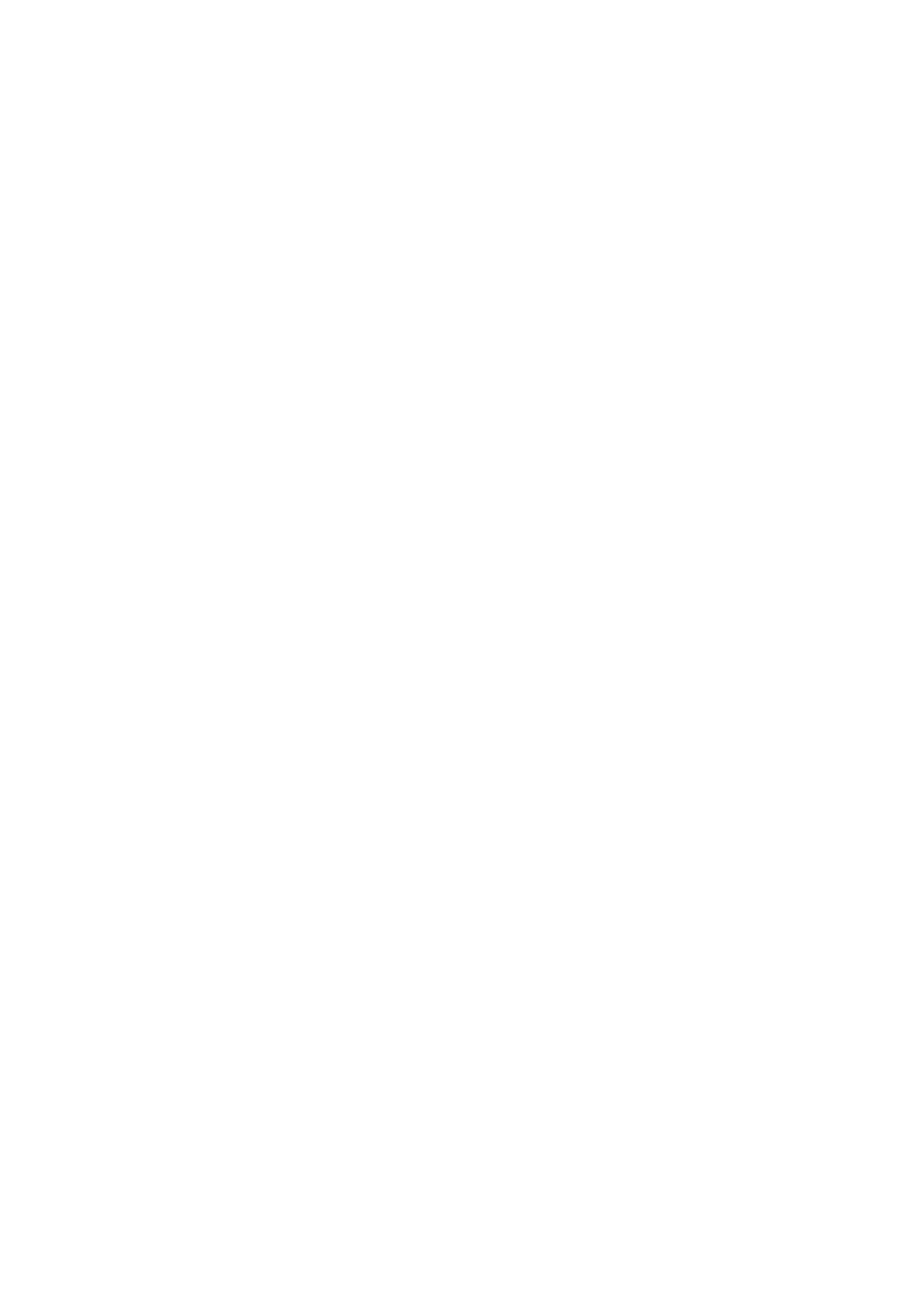#### <span id="page-28-0"></span>**REFERENCES**

AAPM. (1991). Staffing Levels and Responsibilities of Physicists in Diagnostic Radiology. *Report 33 of Task Group 5, Diagnostic X-ray Imaging Committee*, American Association of Physicists in Medicine. [http://www.aapm.org/pubs/reports/RPT\\_33.pdf.](http://www.aapm.org/pubs/reports/RPT_33.pdf)

Caruana CJ. (2011). The Tuning process and the Masters in Medical Physics in Europe - a personal vision. In S. P. Editors: Tabakov S, *Medical Physics and Engineering - Education and Training*. Italy: ICTP Press. ISBN 92-95003.

Christofides S. et al. (2009). An Initial EFOMP Position on the Tuning Process for Masters Programs in Medical Physics in Europe. *In Dössel O and Schlegel WC (Eds.): WC 2009, IFMBE Proceedings 25/XIII*, 70-73.

Council of the European Union. (1997). *Council Directive 97/43/Euratom of 30 June 1997 on health protection of individuals against the dangers of ionizing radiation in relation to medical exposure, and repealing Directive 84/466/EURATOM*. Official Journal L-180 of 09.07.1997, 22.

Council of the European Union. (2013). *Council Directive 2013/59/Euratom laying down basic safety standards for protection against the dangers arising from exposure to ionising radiation, and repealing Directives 89/618/Euratom, 90/641/Euratom, 96/29/Euratom, 97/43/Euratom and 2003/122/Euratom*. Official Journal L-13 of 17.01.2014.

CPME. (2005). Standing Committee of European Doctors. *Stakeholders' position paper on patient safety,* [http://www.ehtel.org/forum/tasks-sources/tf-patient-safety](http://www.ehtel.org/forum/tasks-sources/tf-patient-safety-emedication/stakeholders_position_on_patient_safety.pdf)[emedication/stakeholders\\_position\\_on\\_patient\\_safety.pdf.](http://www.ehtel.org/forum/tasks-sources/tf-patient-safety-emedication/stakeholders_position_on_patient_safety.pdf)

DGMP. (2010). Ausgearbeitet von einem Arbeitsausschuss. Deutschen Gesellschaft für Medizinische Physik. [http://www.dgmp.de/oeffentlichkeitsarbeit/papiere/Bericht21.pdf.](http://www.dgmp.de/oeffentlichkeitsarbeit/papiere/Bericht21.pdf)

EC Tuning Project. (2008). *Tuning - Universities' contribution to the Bologna Process* (2nd ed.). (W. R. González J, Ed.) Publicaciones de la Universidad de Deusto. [http://www.unideusto.org/tuningeu/images/stories/Publications/ENGLISH\\_BROCHURE\\_FOR](http://www.unideusto.org/tuningeu/images/stories/Publications/ENGLISH_BROCHURE_FOR_WEBSITE.pdf) [\\_WEBSITE.pdf.](http://www.unideusto.org/tuningeu/images/stories/Publications/ENGLISH_BROCHURE_FOR_WEBSITE.pdf)

EFOMP. (1997). European Federation of Organisations for Medical Physics. Policy statement 7: Criteria for Staffing Levels in a Medical Physics Department. *Physica Medica, XIII*, 187-194.

Eudaldo T, Olsen K. (2010). European Federation of Organisations for Medical Physics. Policy Statement No.12: The present status of Medical Physics Education and Training in Europe. New perspectives and EFOMP recommendations. *Physica Medica, 26*, 1-5.

European Commission. (2007). WHITE PAPER. Together for Health: A Strategic Approach for the EU 2008-2013. *COM(2007) 630 final*, [http://eur-lex.europa.eu/LexUriServ/site/en/com/2007/com2007\\_0630en01.pdf.](http://eur-lex.europa.eu/LexUriServ/site/en/com/2007/com2007_0630en01.pdf)

European Commission. (2012). Radiation Criteria for Acceptability of Medical Radiological Equipment Used in Diagnostic Radiology, Nuclear Medicine and Radiotherapy. *Radiation Protection Series 162*.

European Commission Project. (2012). Guidelines on Medical Physics Expert.

European Commission Workshop. (2012). Proceedings of the "Guidelines on Medical Physics Expert Project".

European Commission. DG Health and Consumer Protection. (2005). Luxembourg Declaration on Patient Safety.